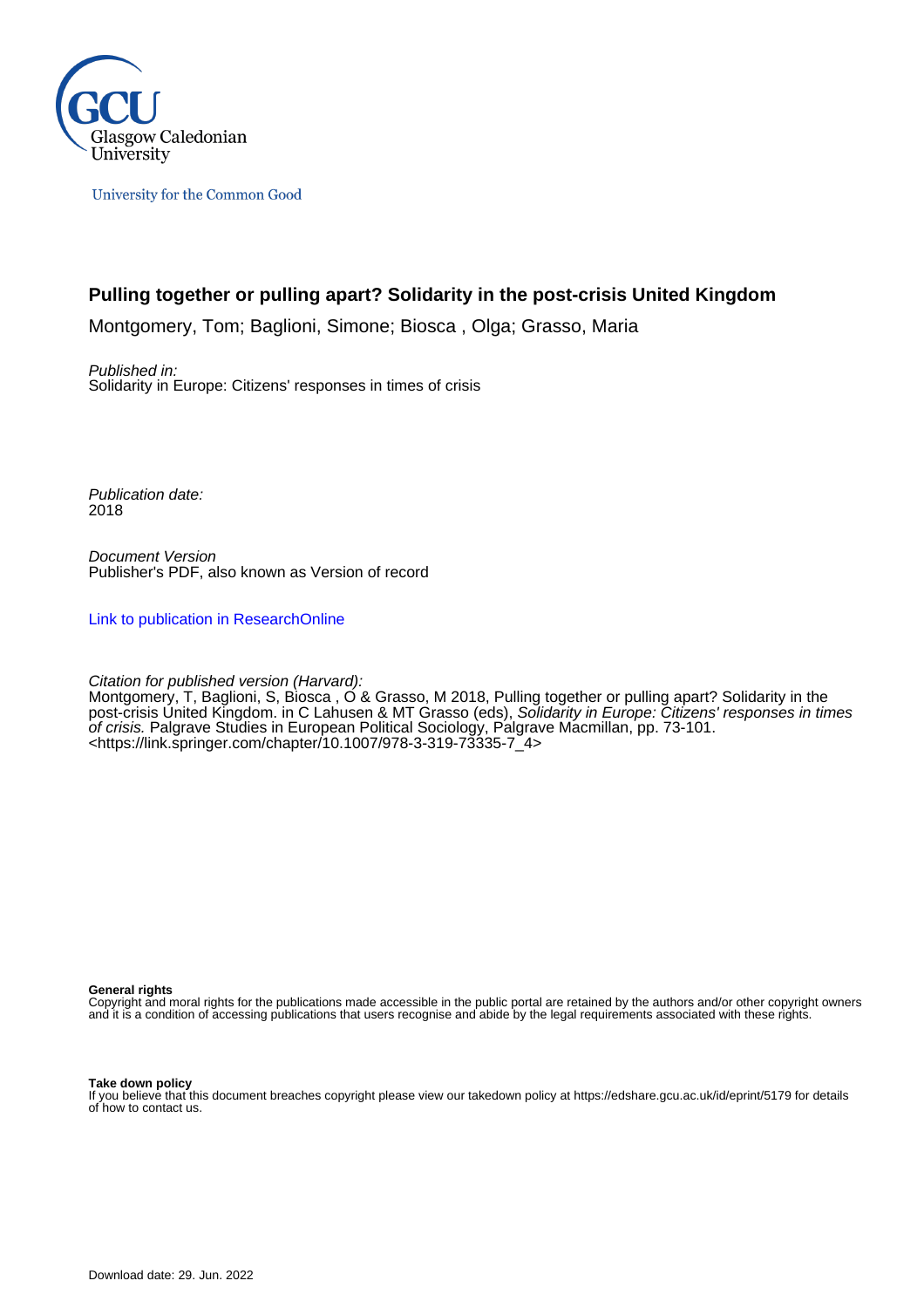

# Pulling Together or Pulling Apart? Solidarity in the Post-Crisis UK

*Tom Montgomery, Simone Baglioni, Olga Biosca, and Maria Grasso*

## **INTRODUCTION**

The importance of solidarity can hardly be underestimated in contemporary Britain. The UK has weathered the financial crisis, witnessed the impact of austerity in public services and local economies, and experienced a highly divisive European referendum which has not only polarised British society and transformed the political landscape but also reconfigured relations with European neighbours and reopened internal divisions regarding the constitutional future of the UK (Temple and Grasso [2017](#page-28-0)). In this context, this chapter seeks to uncover the reality of solidarity in British society by analysing data from a novel survey data set examining various aspects of solidarity—including its correlate political behaviours in support of various beneficiary groups residing within and outside one's country. Our aim is to analyse the various dimensions of solidarity as well as which

T. Montgomery  $(\boxtimes) \bullet S$ . Baglioni  $\bullet$  O. Biosca

Yunus Centre, Glasgow Caledonian University, Glasgow, UK

M. Grasso Department of Politics, University of Sheffield, Sheffield, UK

 $\circ$  The Author(s) 2018 73

C. Lahusen, M. Grasso (eds.), *Solidarity in Europe*, Palgrave Studies in European Political Sociology, [https://doi.org/10.1007/978-3-319-73335-7\\_4](https://doi.org/10.1007/978-3-319-73335-7_4)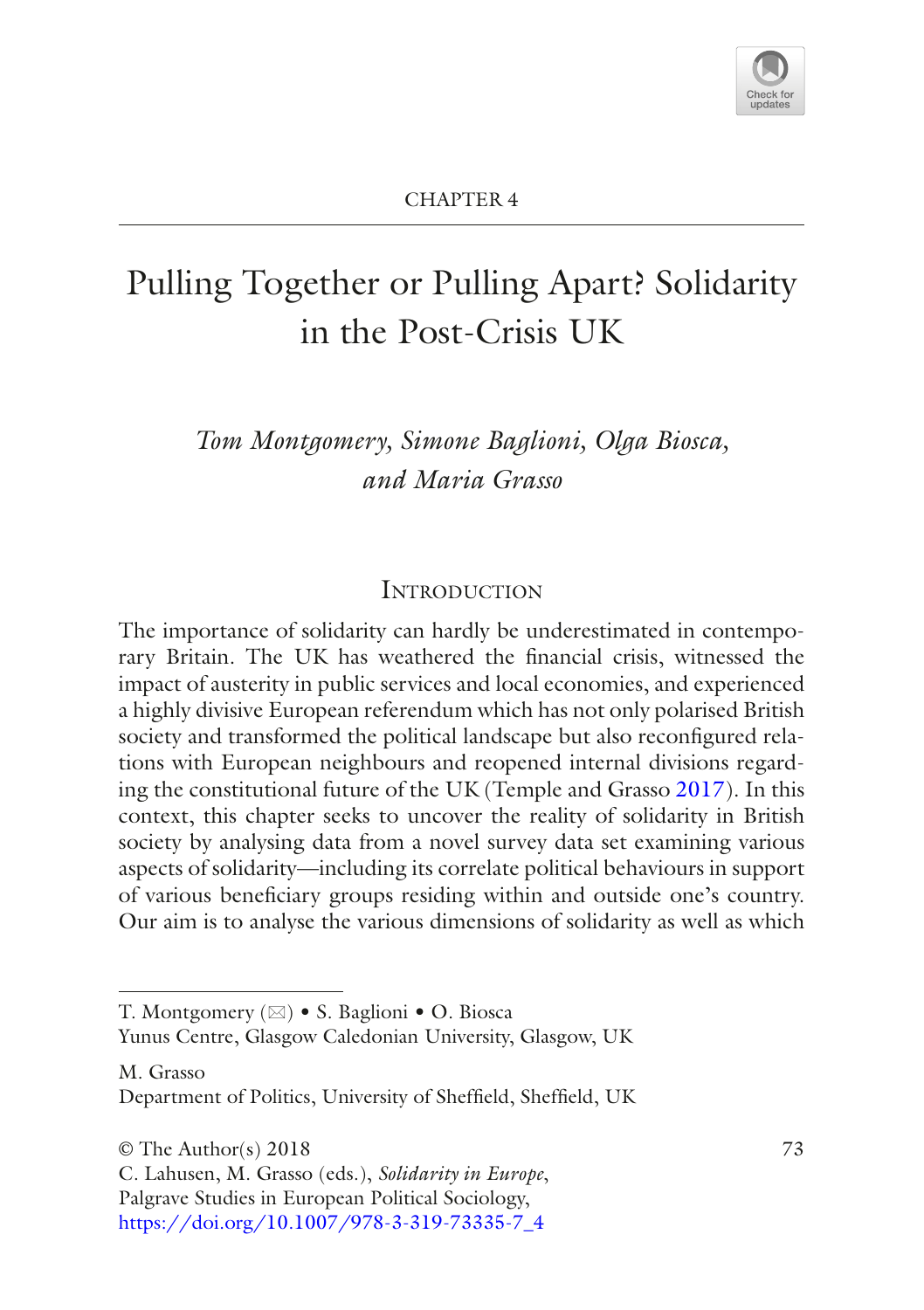factors lead to its political behavioural practice. In what follows, we analyse which groups in society are the most solidaristic and which groups can rely on others' solidarity the most. First, however we analyse the relevant literature that has addressed these theoretical questions in the past.

The concept of solidarity has been long established in social science and has been the subject of key works (Durkheim [1893](#page-25-0)) including those focused on the UK context (Thompson [1963](#page-28-1)). While the introduction to this volume has offered a conceptual discussion, this chapter focuses on examining the practical behavioural manifestations of solidarity understood as a range of actions that people deploy in support of potentially vulnerable groups and individuals, namely, the disabled, the unemployed, and migrants and refugees. Our focus on solidarity in terms of practiced forms of active engagement in favour of vulnerable groups has political connotations. This is because such activities imply either claims in support of these groups in relation to civil or human rights and social policy entitlements vis-à-vis the state or because they challenge negligence or refusal to support such rights and entitlements that have been promised through policy but still lack actual enforcement.

Furthermore, the political connotations of our conceptualization of solidarity are related to two highly contentious issues: (a) how to fund the enforcement of rights and (b) whether the same level of access to the implementation of rights should be granted on an equal basis to all those in need. In other words, our understanding of solidarity implies answering politically relevant questions such as should the costs of implementing rights be equally shared among members of the community or should those directly benefiting from implementation bear the costs? And if the costs should be pooled from general taxation—as happens in most Western European welfare states—should public funds provide universal support equally across groups in need, or should solidarity be made conditional upon meeting given criteria?

These are fundamental questions at the heart of democratic debate today. The ultimate contemporary relevance of these questions today further illustrates how solidarity lies at the heart of a contentious domain, given that individuals and groups have different and sometimes opposing opinions about whether we should and to what extent help others in need. Indeed this question lies at the very heart of the fundamental ideological debate between left and right which has been at core of democratic politics at least since the French Revolution. Whereas the post-war social democratic consensus was characterised by strong support for universalist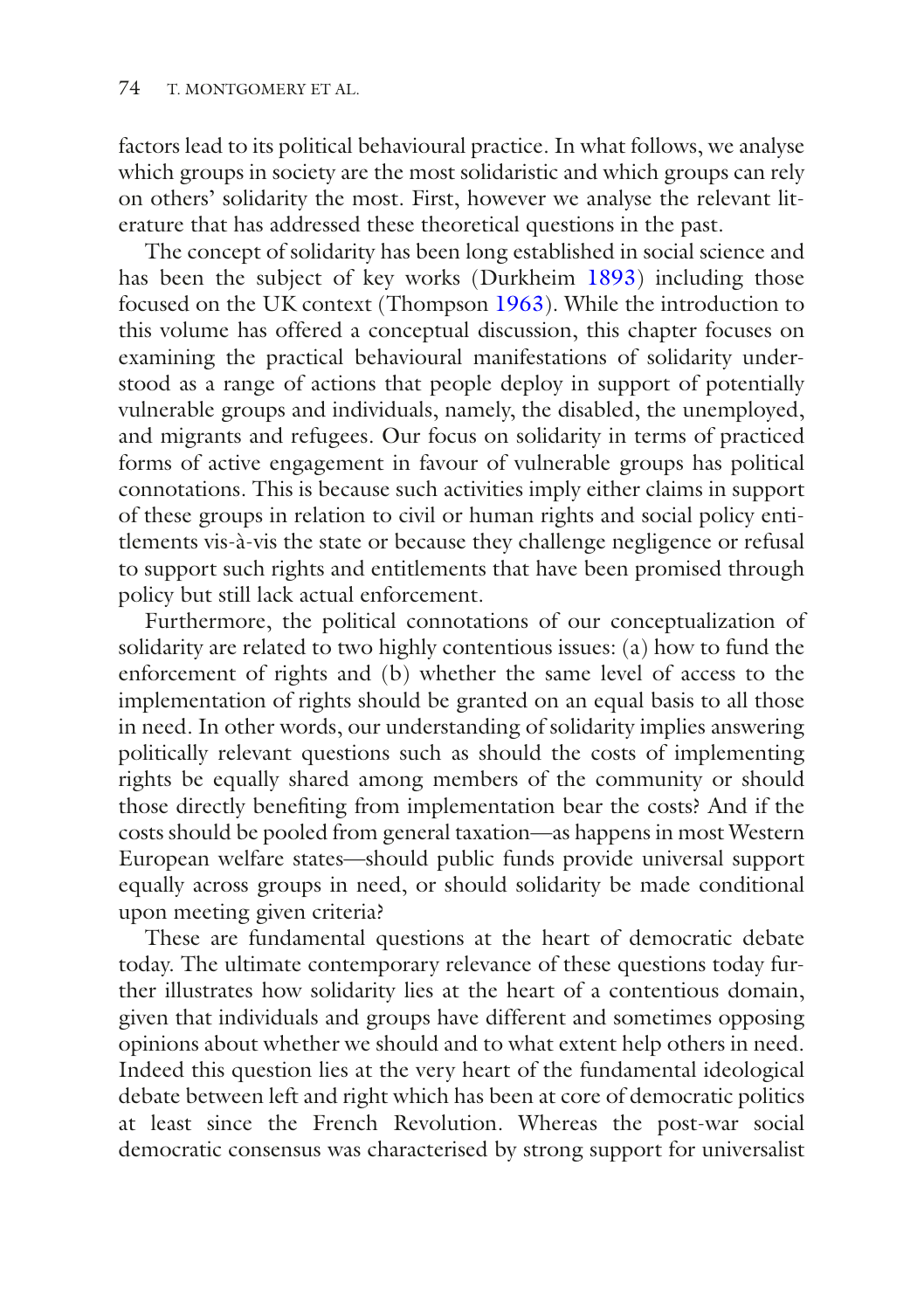welfare states across Western Europe, the neo-liberal break of the late 1970s challenged the idea that society should provide safety nets to help vulnerable groups and insisted on the principles of self-interested market competition as incentivising individuals to contribute towards society (English et al. [2016;](#page-25-1) Grasso et al. [2017](#page-26-0); Temple et al. [2016\)](#page-28-2). Other than ideological factors, earlier studies have also suggested that the willingness of people to express solidarity with others is mediated by several other important factors, some of which pertain to perceived characteristics of those being helped and their ascribed deservingness, while others are linked to the characteristics of those providing help or with the socioeconomic and political characteristics of the contexts where people live.

Among those factors considered to be influential for the willingness of people to help others are the perceptions of:

- 1. the degree of control those in need have over their own 'neediness' (the less responsible for their situation they are perceived to be, the more inclined are people to help);
- 2. their level of need (people with greater needs are seen as more deserving);
- 3. their identity (cultural proximity facilitates deservingness);
- 4. their attitude (conforming to 'standards' fosters solidarity), and
- 5. reciprocity (people that have 'earned' support through their contribution to the community and its pool of funds in earlier periods are more deserving of being helped). (van Oorschot [2006](#page-27-0): 26)

Moreover, earlier studies have also argued that a disposition towards solidarity depends upon individual characteristics such as age, level of education, socio-economic position and political-ideological orientation, as well as levels of life satisfaction (Dunn et al. [2014;](#page-25-2) Grasso [2013](#page-26-1), [2016](#page-26-2)). These studies had shown that the solidarity of older, less well-educated, less well-off, less-satisfied, and more right-wing individuals is more conditional on the beneficiaries meeting precise criteria with in particular the perceived degree of control that beneficiaries have over their needs as well their identity being the most powerful 'conditionality' drivers (ibid.). The reasons behind such a high degree of conditionality among older, less well-educated, less well-off, less-satisfied, and more right-wing people have been shown to cluster around two main factors: personal interests and ideology. People that feel themselves to be in a relatively more insecure social position consider the solidarity provided to those in need as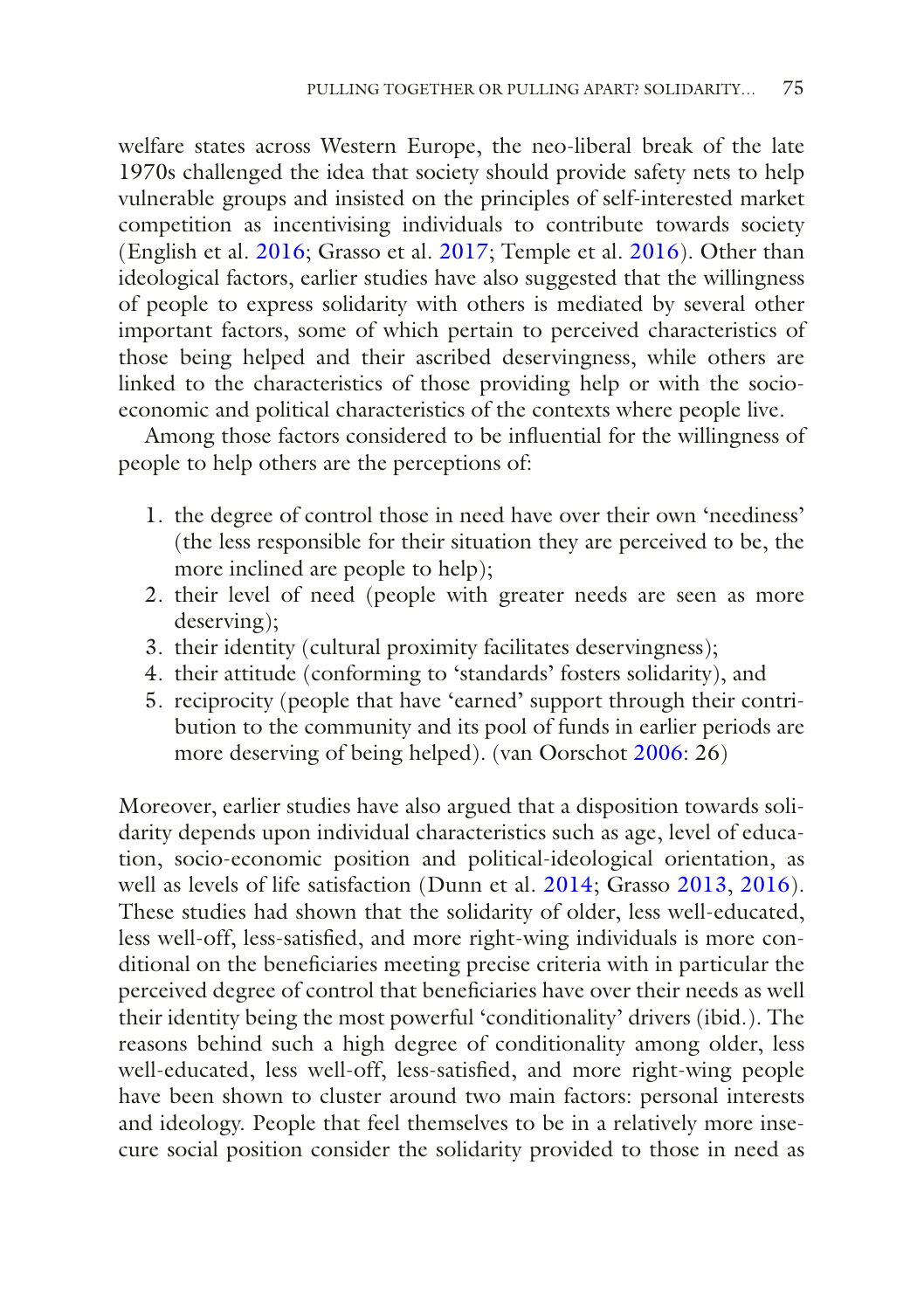providing competition for their own needs, thus diminishing their support for solidarity. Other aspects preventing solidarity from developing or making it more conditional are linked to ideas people have of 'otherness' such as, for example, a negative attitude towards migrants preventing solidarity for asylum seekers or refugees and more generally a lack of trust in others and narrow views of social embeddedness (inhibiting wider social solidarity) (van Oorschot [2006\)](#page-27-0).

Nevertheless, research reveals that the willingness of people to help others is also influenced by the type of country they live in: welfare regimes play a crucial role in institutionalising solidarity and are relevant in fostering or mitigating social solidarity. For example, residual welfare regimes tend to increase conditionality as fewer resources are available to meet a range of needs, and also national policies and policy discourses should be considered since one would imagine a national policy environment supporting solidaristic attitudes will mitigate claims for conditionality among its citizens, while a general policy discourse emphasising prejudices against those in need would create the opposite—a more greatly conditional attitude (Blekesaune and Quadagno [2003](#page-25-3); van Oorschot and Arts [2005\)](#page-28-3).

To summarise this discussion, solidarity implies a dynamic, interactive process of constant renegotiation of social citizenship boundaries, which is per se in essence a political phenomenon. In this chapter we are interested in understanding how people living in the UK are part of this process, the extent to which solidaristic activities are practised, whether solidarity activities are germane to a conditionality approach, and also if solidarity is practised at different levels between people living in the various geographic areas of the country, and finally whether such differences could be explained by taking into consideration both individual characteristics and local contexts. The chapter unfolds as follows. We next present our hypotheses and then move on to illustrate data and methods, and finally we discuss our results and their wider implications.

## **HYPOTHESES**

Building on the extant literature, we explore solidarity through the prism of five main hypotheses related to either the individual or contextual levels of analysis. Starting with the latter, we focus on the role that national policies and discourses play in generating solidaristic (or anti-solidaristic) attitudes and hypothesise that solidarity will be unevenly distributed across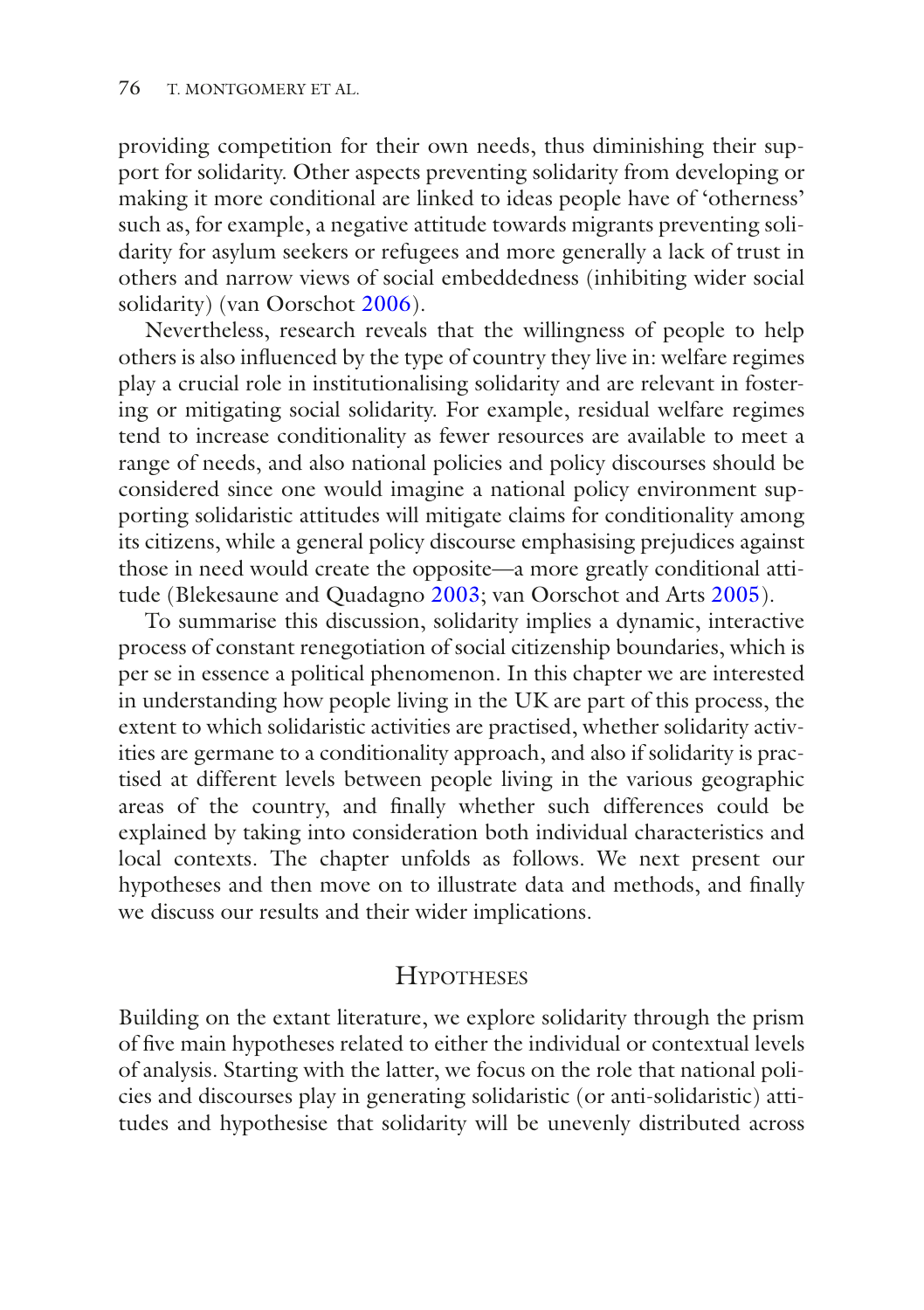the constituent nations of the UK. We expect that it will be more vibrant in those areas which have a tradition of progressive and solidaristic approaches to social issues and where the effects of the Conservative-led government anti-statist, neo-liberal policies have been mitigated by devolved authorities with a different policy orientation (viz. Northern Ireland and Scotland). Secondly, we also hypothesise that in such different contexts, we will find a varying degree of conditionality attached to solidarity: thus we will have a lower degree of conditionality in the more progressive and 'policy solidaristic' constituent nations (Northern Ireland and Scotland) than in others (England and Wales).

To understand why we hypothesise that solidarity can diverge across the constituent nations of the UK requires an appreciation of the historical context and the political cultures which have developed in devolved nations. Firstly, in terms of Scotland, we can see that there is a longstanding argument in the literature on the development of 'policy autonomy' (Midwinter et al. [1991\)](#page-27-1) or indeed a distinctive political culture (Kellas [1989](#page-26-3)). The debate regarding a distinctively Scottish political culture and its extent is ongoing and to some extent has been integrated into the seemingly unresolved question of the future of Scotland in the UK following the 'No' vote which took place in the 2014 Scottish independence referendum (Torrance [2013](#page-28-4); Macwhirter [2014\)](#page-27-2) and the rise of the SNP as the dominant force in Scottish politics (Johns and Mitchell [2016](#page-26-4)). Another dimension to that debate is whether or not the Scottish sociopolitical context can be considered more egalitarian than its counterparts in England (Mooney and Poole [2004\)](#page-27-3).

Northern Ireland can also be seen to have a distinctive political context where the divisions between the nationalist and unionist communities continue to be a fault line through society. Nevertheless, following the common experience of 'the Troubles' which saw a great loss of life over a period of 30 years, the peace process (Mallie and McKittrick [1996\)](#page-27-4) cemented by the Good Friday Agreement (Tonge [2000](#page-28-5); Bew [2007\)](#page-25-4) has developed alongside an emphasis on equality (McCrudden [1998](#page-27-5)) between the previously conflicting communities and the centrality of consociationalism (McGarry and O'Leary [2004](#page-27-6)) in overcoming divisions (Lijphart [2012](#page-27-7)). Therefore, to some extent we can hypothesise that the proliferation of discourses, legislation, and indeed the very governance of Northern Ireland (Tonge [2002](#page-28-6)) may contribute towards the construction of a more fertile environment for solidarity to be practised.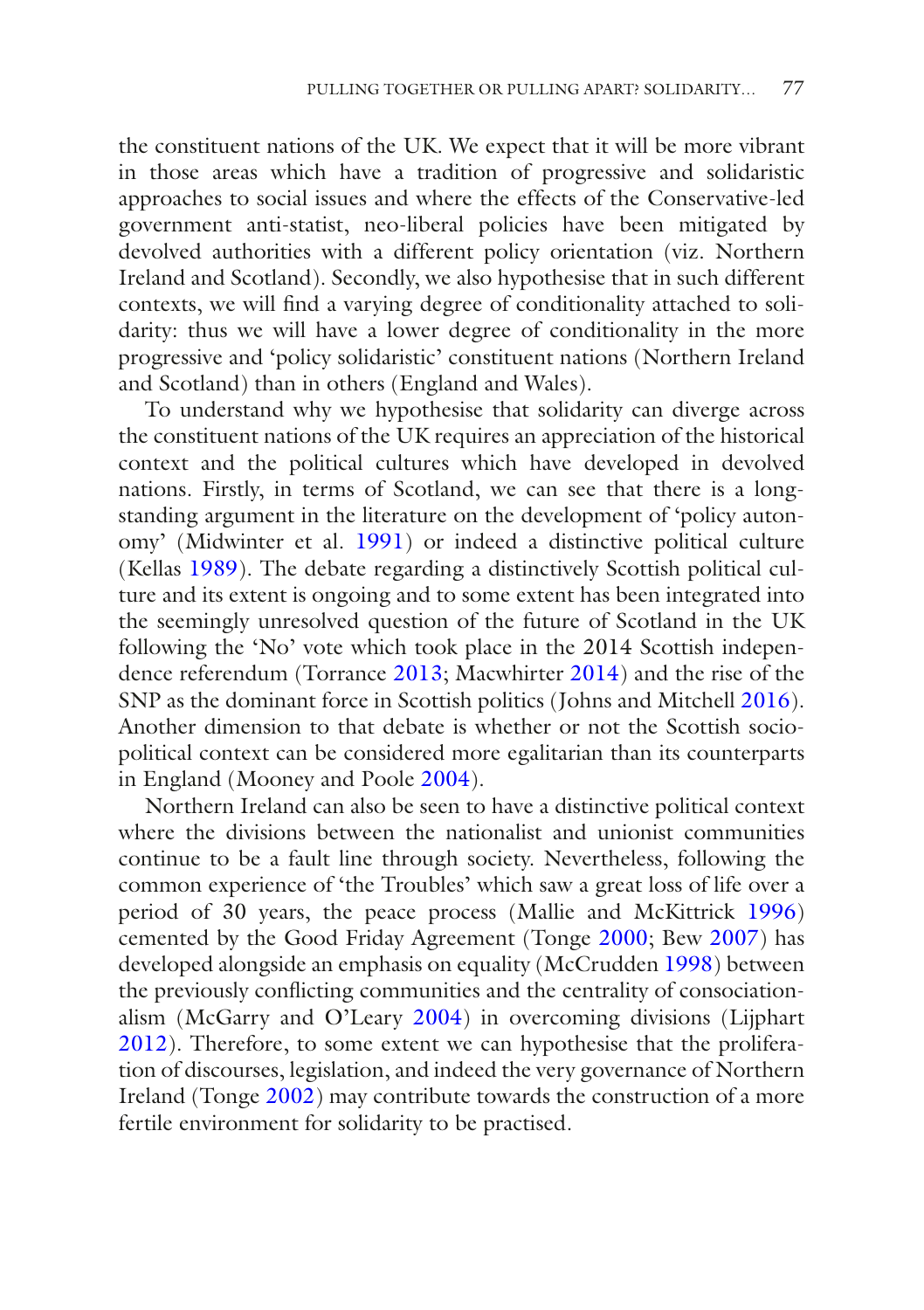Considering the individual level, following earlier studies, we hypothesise that younger, more educated, more socially connected people (Giugni and Grasso [2015](#page-26-5); Grasso and Giugni [2016\)](#page-26-6) and people with a higher level of satisfaction with their overall life will be more likely to take action in favour of disabled people, the unemployed, migrants and refugees. In addition to these considerations, we are also controlling for the exposure of individuals to specific media discourses building from research that has identified newspaper readership as a factor which shapes attitudes towards each of our three vulnerable groups (Golding and Middleton [1982](#page-26-7); Greenslade [2005;](#page-26-8) Briant et al. [2011](#page-25-5)). Consistent with this literature, we hypothesise that reading more right-wing and prejudicial newspapers (e.g. tabloids) will likely be associated with lower inclination to solidarity in comparison to progressive newspaper readership. Moreover, building upon the findings of earlier studies that 'identity sharing' is a factor facilitating solidarity, we also control for direct exposure to vulnerability and hypothesise that those who are more directly exposed to vulnerability through being in one of our vulnerable categories (disabled, unemployed, migrants, or refugees) will likely be more solidaristic than those who are not. In the following section, we briefly present our data set, variables, and methods.

## $D<sub>ATA</sub>$

This chapter uses cross-sectional data from an original survey, described in greater detail in the introduction of this book conducted in the context of the TransSOL European collaborative project in the winter months of 2016/2017 to examine solidarity at the individual level in eight European countries. Information was gathered on citizens' solidarity practices, attitudes and behaviours, as well as on socio-demographic characteristics, political attitudes, and cultural orientations. In this study, we use the UK-based sample with age, gender, region, and education quotas matched for nationally representative statistics of 2083 UK-based survey respondents. Survey weights were included in all analyses.

The variables used for this analysis are presented in Table [4.1](#page-7-0) and further details of the original survey questions and any relevant recodings are provided in [Appendix](#page-22-0). The dependent variables of solidarity practices used indicate if respondents have supported, in the last 12 months, the rights of particular people/groups through various forms of political actions including more contentious as well as more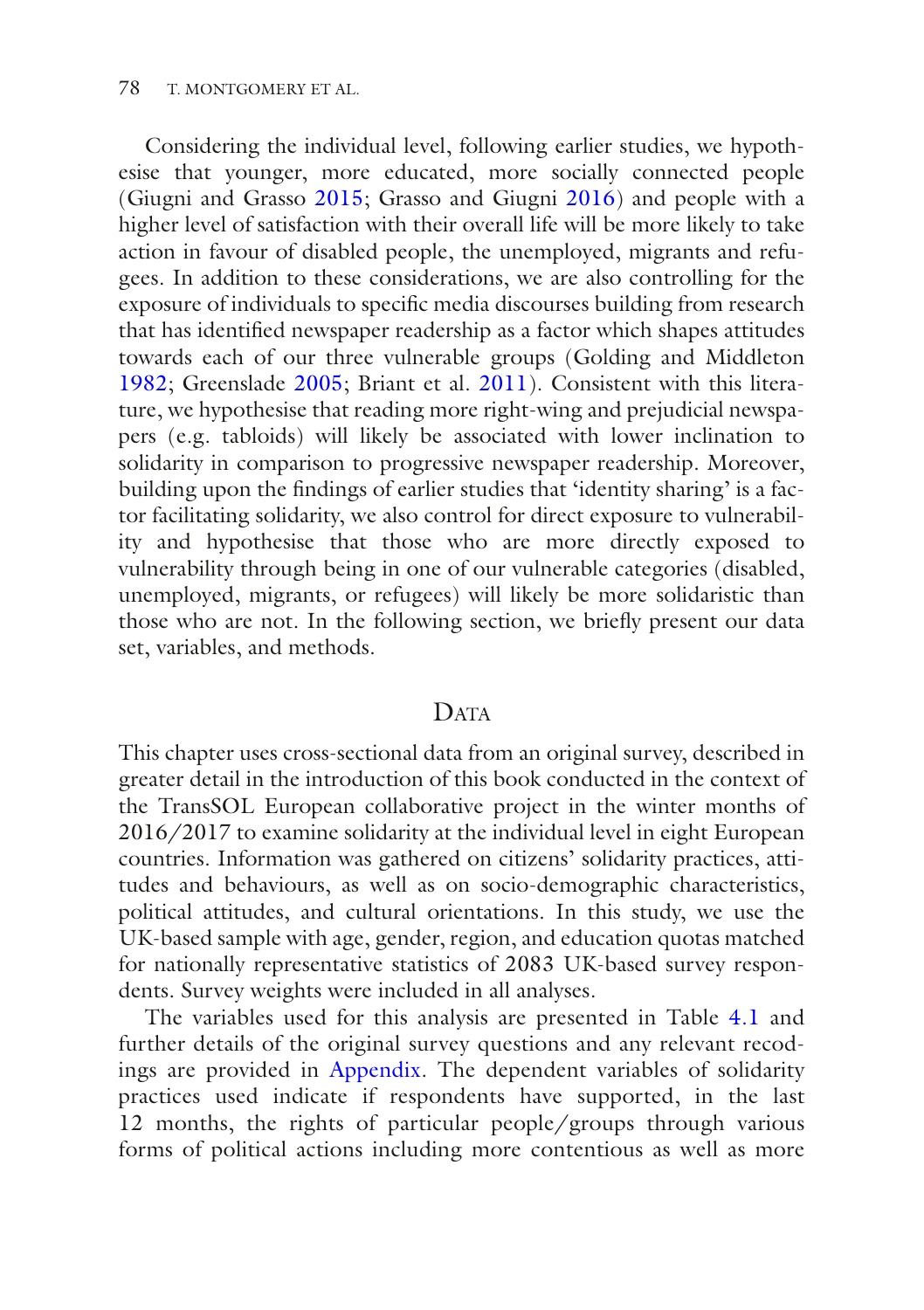|                                                                       | Mean  | Std. dev. | Ohs. |
|-----------------------------------------------------------------------|-------|-----------|------|
| Supported rights of people/groups in own country                      | 38.4  | 0.49      | 2083 |
| Supported rights of people/groups in other countries within<br>the EU | 18.9  | 0.39      | 2083 |
| Supported rights of people/groups outside Europe                      | 25.4  | 0.44      | 2083 |
| Supported the rights of refugees/asylum seekers                       | 21.7  | 0.41      | 2083 |
| Supported the rights of the unemployed                                | 18.8  | 0.39      | 2083 |
| Supported disability rights                                           | 34.6  | 0.48      | 2083 |
| Age                                                                   | 47.32 | 16.58     | 2083 |
| Female                                                                | 51.3  | 0.50      | 2083 |
| Higher education                                                      | 29.9  | 0.47      | 2083 |
| Intermediate education                                                | 33.8  | 0.47      | 2083 |
| Unemployed                                                            | 5.1   | 0.22      | 2083 |
| <b>Disabled</b>                                                       | 17.3  | 0.38      | 2044 |
| Born in UK                                                            | 90.2  | 0.30      | 2083 |
| Daily Mail                                                            | 21.2  | 0.41      | 2083 |
| The Sun                                                               | 12.2  | 0.33      | 2083 |
| The Times                                                             | 9.5   | 0.29      | 2083 |
| The Guardian                                                          | 10.6  | 0.31      | 2083 |
| Daily Mirror                                                          | 8.0   | 0.27      | 2083 |
| Other newspapers                                                      | 15.4  | 0.36      | 2083 |
| Met friends at least once a month                                     | 73.9  | 0.44      | 2083 |
| Life satisfaction                                                     | 6.45  | 2.15      | 2032 |
| Scotland                                                              | 8.5   | 0.28      | 2083 |
| Wales                                                                 | 4.8   | 0.21      | 2083 |
| Northern Ireland                                                      | 2.8   | 0.16      | 2083 |

#### <span id="page-7-0"></span>**Table 4.1** Descriptive statistics

Note: Age is measured in years. Life satisfaction is measured by a 10-point Likert-style response scale where a higher number represents higher life satisfaction. The remainder of the variables are percentages. Base category for education variable is lower education. Base category for newspaper variable is 'Not reading any newspaper regularly (3+ days a week).' Base category for constituent country variable is England

conventional types: attended a march, protest, or demonstration; donated money; donated time; bought or refused to buy products; engaged as passive member of an organisation (pay cheque membership); engaged as an active member of an organisation (volunteering in an organisation). A further question asked was if respondents participated in any of the above actions: through a process of recoding, binary variables were created that took the value of one if respondents reported participating in any of these solidarity actions and zero if they said otherwise. These binary variables resulted in six dependent variables for this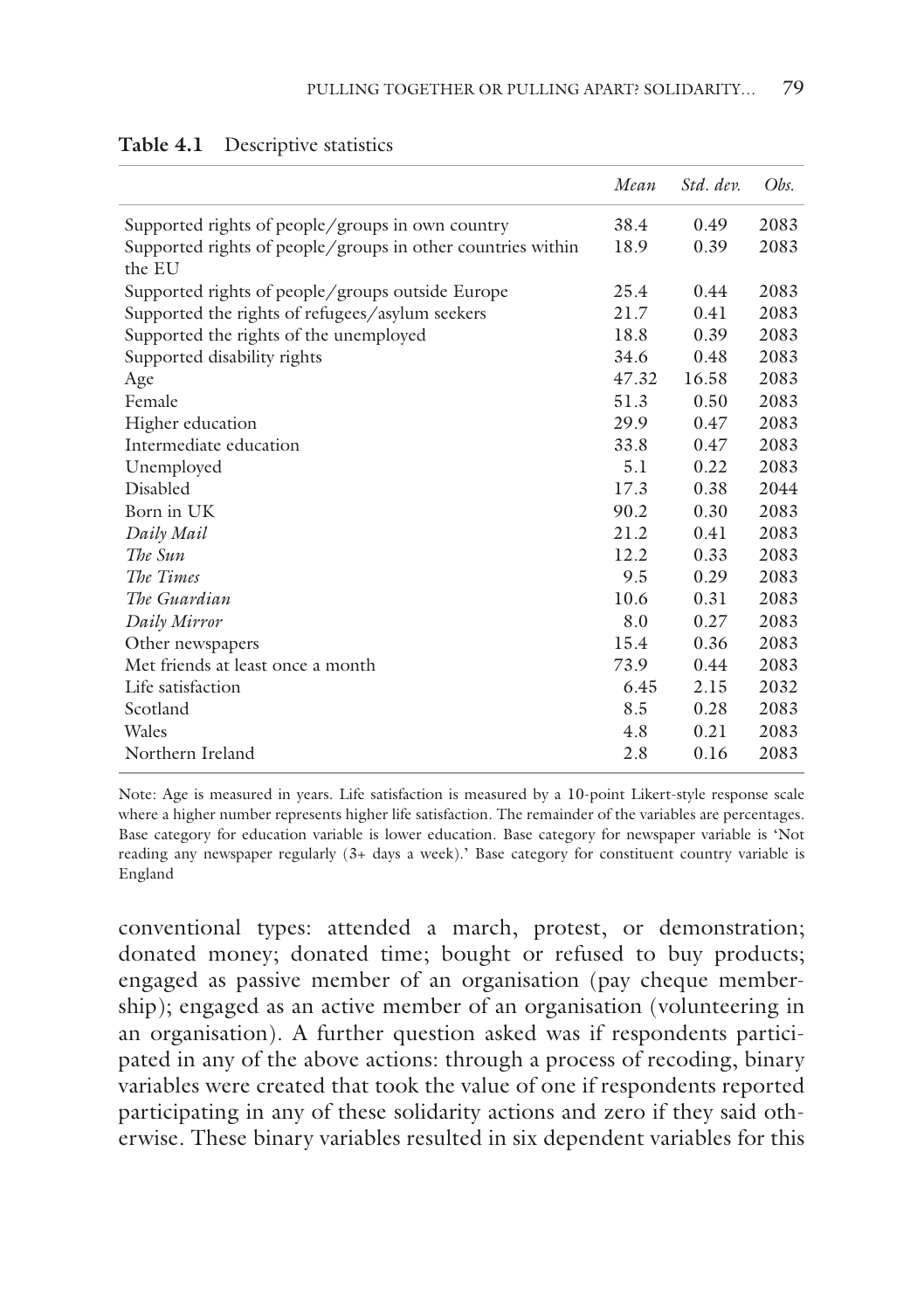analysis indicating if individuals said they had been involved in any of the listed political activities (1) in support of the rights of people/groups in one's own country, (2) in support of the rights of people/groups in other countries within the EU, (3) in support of the rights of people/ groups outside Europe, (4) in support of the rights of refugees/asylum seekers, (5) in support of the rights of unemployed people, and finally (6) in support of the rights of disabled persons.

# Geographies of Solidarity: Findings from the Constituent Nations and Regions of the UK

Our analysis begins by considering if the data supports our hypothesis concerning the expectation of diverse degrees of solidarity between the constituent nations of the UK. We do so by comparing answers to three questions which asked respondents whether, in the last 12 months, they had engaged in various political actions in support of the rights of people living in the UK, living in Europe, and those living outside of Europe. Findings in Table [4.2](#page-8-0) reveal supportive evidence for our hypothesis about divergent patterns of solidarity across the UK constituent nations: although with small margins, our respondents from Scotland and Northern Ireland report stronger solidarity than people living in England or Wales. This is true not only of solidarity activities undertaken for UK-based beneficiaries but also with respect to beneficiaries based elsewhere. With the caveat of their being small numbers in our sub-UK level sample—which are however

| N    | Supported rights in<br>own country $(\%)$ | Supported rights in<br>Europe (%) | Supported rights<br>outside Europe (%) |
|------|-------------------------------------------|-----------------------------------|----------------------------------------|
| 1761 | 38.0                                      | 18.7                              | 25.1                                   |
| 177  | $44.7*$                                   | 20.9                              | 29.6                                   |
| 97   | 38.2                                      | 14.5                              | 20.8                                   |
| 48   | 31.2                                      | 25.1                              | 27.0                                   |
| 2083 | 38.4                                      | 18.9                              | 25.4                                   |
|      |                                           |                                   |                                        |

<span id="page-8-0"></span>**Table 4.2** Solidarity practices in different geographical areas by constituent country in the UK

Notes: \*\*\**p* < 0.01, \*\**p* < 0.05, \**p* < 0.1. For definition of the variables, see Table [4.1](#page-7-0)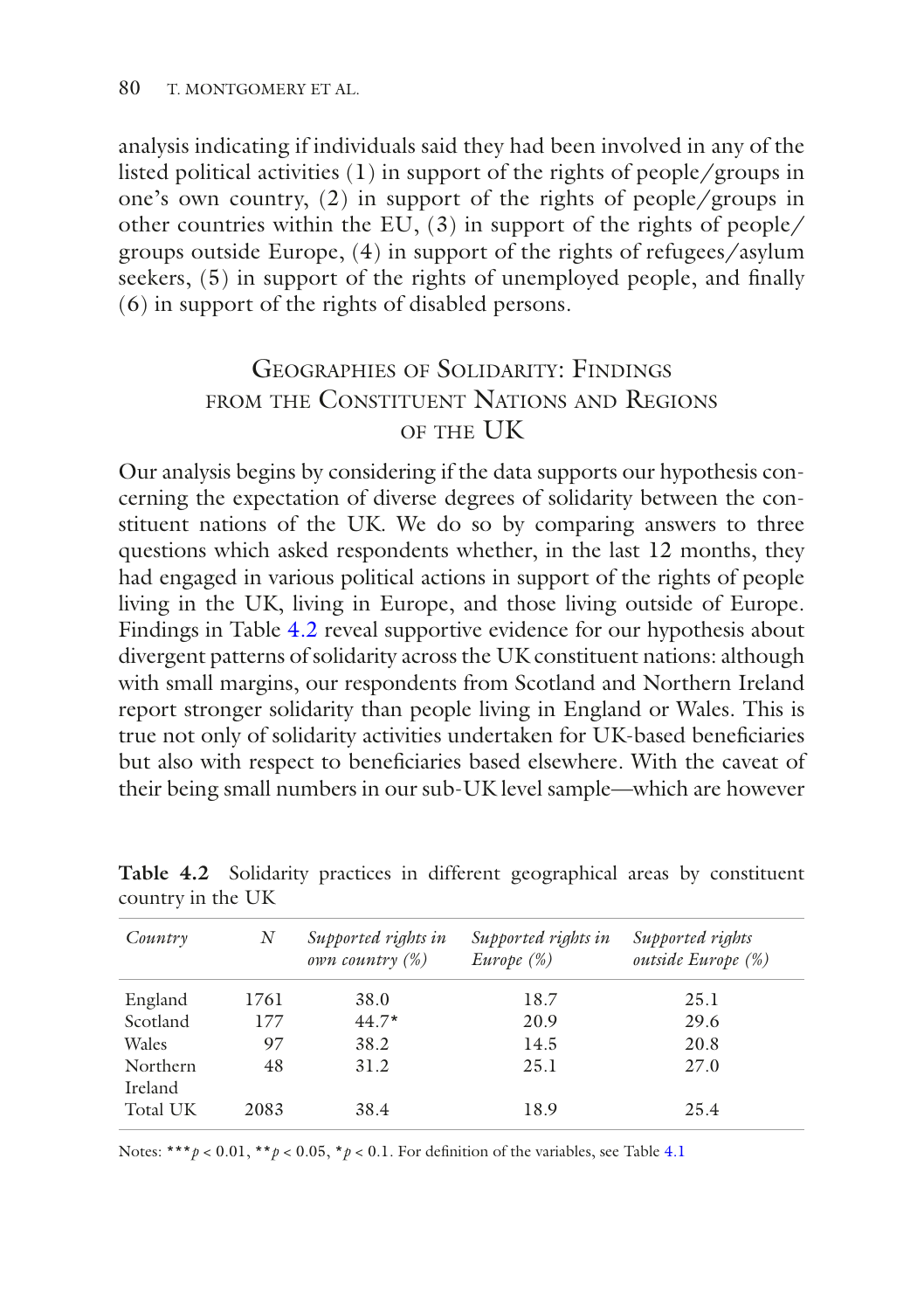representative of the different demographic weights of the UK constituent nations—our findings provide a unique contribution to the debate on divergence between the constituent nations of the UK by focusing on practices of solidarity, and our results do suggest that there is indeed a divergence between these contexts within the UK.

Our findings also reveal the uneven distribution of solidarity practices in terms of the groups towards which support is directed (still holding across the constituent nations of the UK). Contrary to our hypothesis, in fact, the vibrancy of solidarity practices is not equal across people in need: some groups appear more 'deserving' of help than others. Our results indicate that for the most part, the practice of solidarity is aimed at protecting the rights of those within the UK. Further, longitudinal research could reveal if this inward-looking tendency is a constant within British society or whether these feelings have intensified towards UK beneficiaries following the financial crisis and the ensuing austerity measures. Regardless, our analysis shows that the focus is primarily on practising solidarity within the UK. In turn, this may be reflecting a narrowing of the scope of solidarity during periods of financial downturn and the retrenchment of public services, or alternatively this trend could predate the current crisis. Indeed, we can see that in terms of transnational solidarity, practices are more geared towards supporting those who are outside of Europe rather than our European neighbours. We can speculate that the issue of prioritising deservingness may have a role to play here. In other words, those engaged in solidarity practices may consider that those outside of Europe require the most assistance. We can further speculate that this may be driven by responses to emergencies such as the Syrian refugee crisis.

Still concerning the hypothesis about the existence of a 'solidarity ladder' where different categories of people and groups occupy different positions, our findings appear to confirm earlier studies (van Oorschot [2000](#page-27-8), [2006](#page-27-0)). Table [4.3](#page-10-0) reveals an uneven distribution of solidarity across the three vulnerable groups: people with disabilities, unemployed people, and migrants/refugees. The group which attracts the greatest degree of solidarity are people with disabilities. In fact, disabled people are the group with the greatest degree of solidaristic support across all four constituent nations of the UK. However, again we also find an uneven distribution with the highest levels of solidarity to be found in Northern Ireland and Scotland.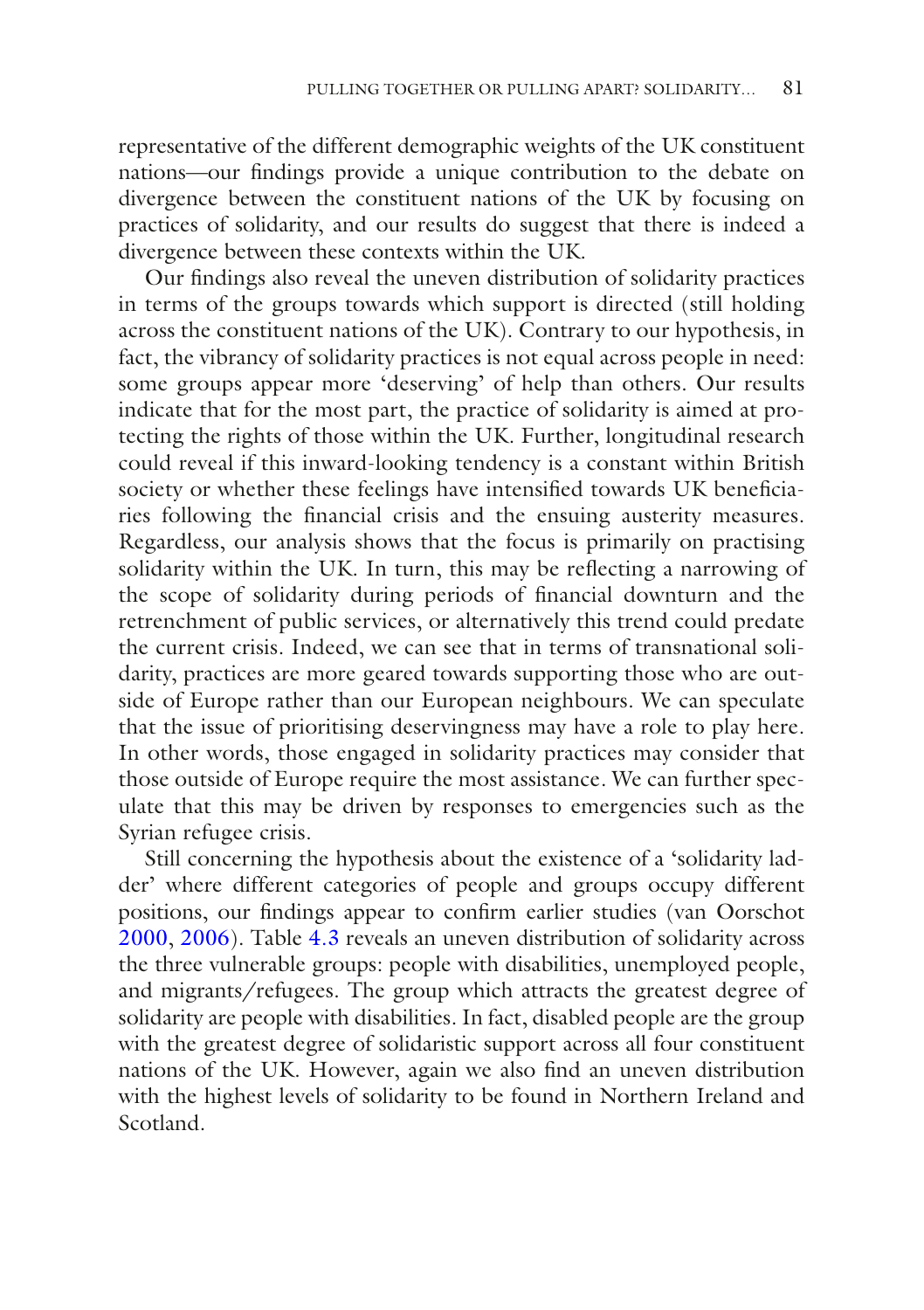| Country             | N    |         | Support refugees $(\%)$ Support unemployed $(\%)$ Support disabled $(\%)$ |           |
|---------------------|------|---------|---------------------------------------------------------------------------|-----------|
| England             | 1761 | $20.8*$ | $18.0**$                                                                  | $33.2***$ |
| Scotland            | 177  | $28.6*$ | $27.5***$                                                                 | $44.9***$ |
| Wales               | 97   | 18.5    | 16.5                                                                      | 33.9      |
| Northern<br>Ireland | 48   | $30.9*$ | 18.7                                                                      | $48.0**$  |
| <b>Total UK</b>     | 2083 | 22.7    | 18.8                                                                      | 34.6      |

<span id="page-10-0"></span>**Table 4.3** Solidarity practices with vulnerable groups (refugees, unemployed, disabled) by constituent country in the UK

Notes: \*\*\* $p < 0.01$ , \*\* $p < 0.05$ , \* $p < 0.1$ . For definition of the variables, see Table [4.1](#page-7-0)

Our findings that solidarity is more targeted towards people with disabilities may indicate that in the UK this group is deemed the most deserving out of our three vulnerable groups, although this heavier distribution of solidarity towards disabled people deserves a more nuanced analysis. For example, we can speculate that this could be driven by a more paternalistic attitude towards people with disabilities. The perception of people with disabilities as being somehow helpless or indeed tragic figures who require support from others has been strongly opposed by disability campaigners who since the 1970s in the UK have sought to contrast those narratives of disabled people as victims. This is illustrated, for example, through those social movements and activists who adopt the 'social model of disability' which understands the challenges faced by people with disabilities as being constructed by a 'disabling society' and rejects deservingness but instead demands equal treatment as citizens (Oliver et al. [2012](#page-27-9)). Therefore, although our findings make for positive reading in terms of the solidarity targeted towards people with disabilities, our analysis requires a much more cautious approach and fine-grained understanding of the perceptions of disabled people which may be driving this solidarity especially when considered alongside the solidarity professed for the other vulnerable groups.

Our findings outlined in Table [4.3](#page-10-0) reveal that the group with the next highest share of solidarity practices are refugees and that these practices are again unevenly distributed across the constituent nations of the UK. We can see how the support for refugees is highest in Northern Ireland and Scotland with a visible gap between them and England and Wales. From previous research, we can see that there has been, for a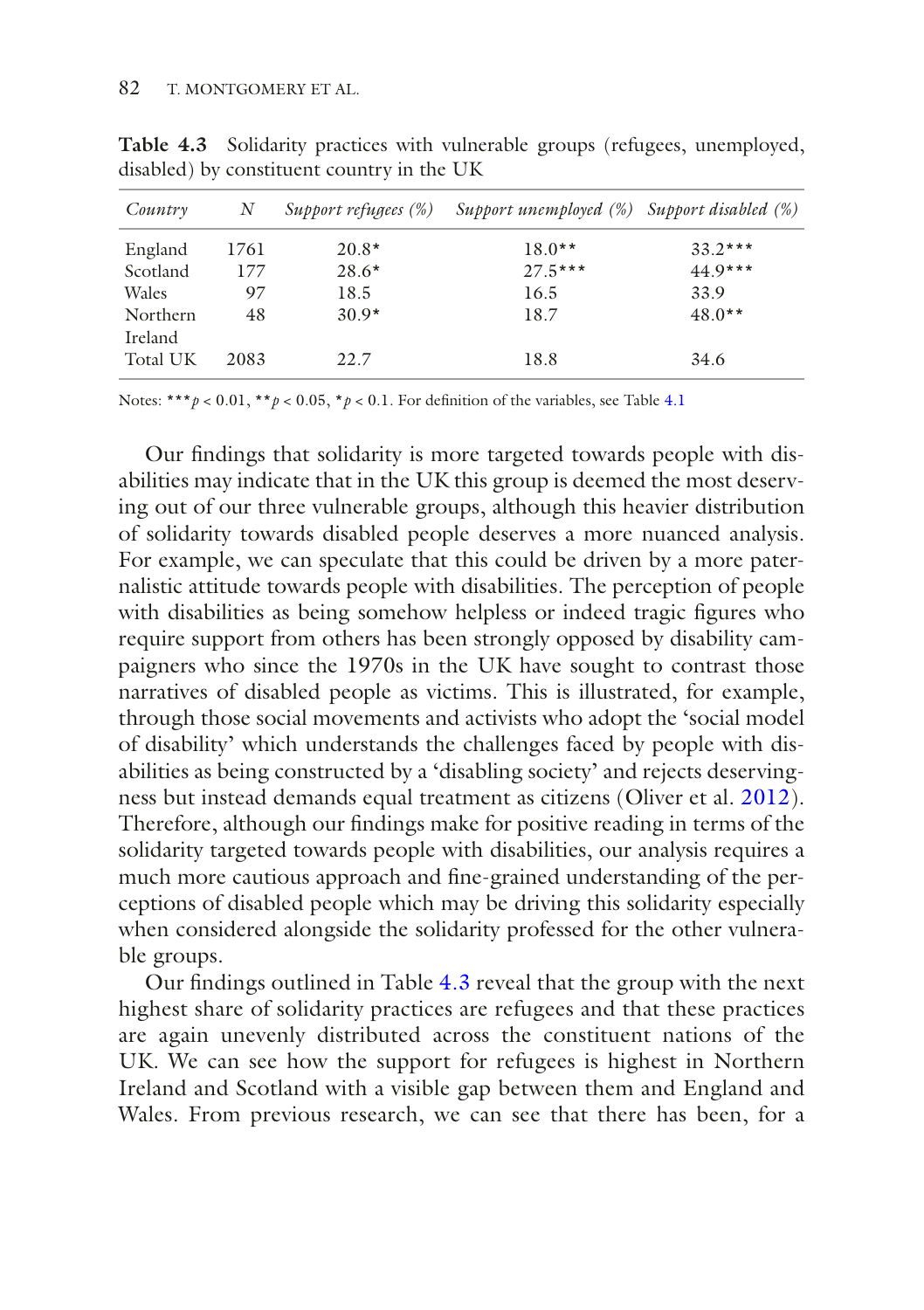considerable time, a proliferation of negative policy discourses aimed at those seeking refuge and asylum in the UK and indeed at migrants more generally (Sales [2002;](#page-27-10) Statham and Geddes [2006;](#page-28-7) Squire [2008\)](#page-27-11). Our findings confirm that there is certainly a section of the population which stands in stark contrast to the 'racist public' thesis, and their practices point towards a current of solidarity suggested by extant research (Squire [2011\)](#page-28-8). Nevertheless, there has been, across governments of different political orientations, a drive towards policies which are far more focused on border control than solidarity when it comes to refugees arriving in the UK (Squire [2016\)](#page-28-9). Given that immigration and asylum policy is reserved to Westminster control and there are few avenues for devolved administrations to pursue alternative approaches, this perhaps only leaves space for rhetorical divergence.

Moreover, our findings reveal that among our three groups, it is unemployed people in the UK who are supported by the lowest number of solidarity participation practices. Any analysis of why the unemployed are the least supported group should be caveated by the fact that most support for the unemployed in the UK has traditionally been delivered by the welfare state through support with basic subsistence such as Jobseeker's Allowance (JSA) and with the cost of rent through Housing Benefit (HB). It is, however, worth noting that both of these benefits have been at the centre of a welfare reform agenda pursued in the aftermath of the financial crisis by the Conservative and Liberal Democrat coalition government elected in 2010 and articulated through their policy document *Welfare in the Twenty-First Century* which highlighted concerns of a 'culture of worklessness' in the UK. Moreover, ever since the break with the post-war consensus initiated by Margaret Thatcher and followed through by both Conservative and New Labour prime ministers, support for unemployed people has been under attack with those out of work increasingly characterised as lazy and as undeserving of public support. Rather than unemployment being understood as a social, political, and structural problem emerging from the limits of capitalist production, it has now been fully recast as an individual-level problem resulting from the deficient personalities of certain people. Indeed, such policies reflected this ideological process of transformation of poverty and unemployment from market failure to personal failure (Wiggan [2012](#page-28-10)). Indeed this has been shown as a consistently strong trope in austerity Britain, even impervious to contrary evidence (MacDonald et al. [2014a,](#page-27-12) [b\)](#page-27-13), and offers some context as to why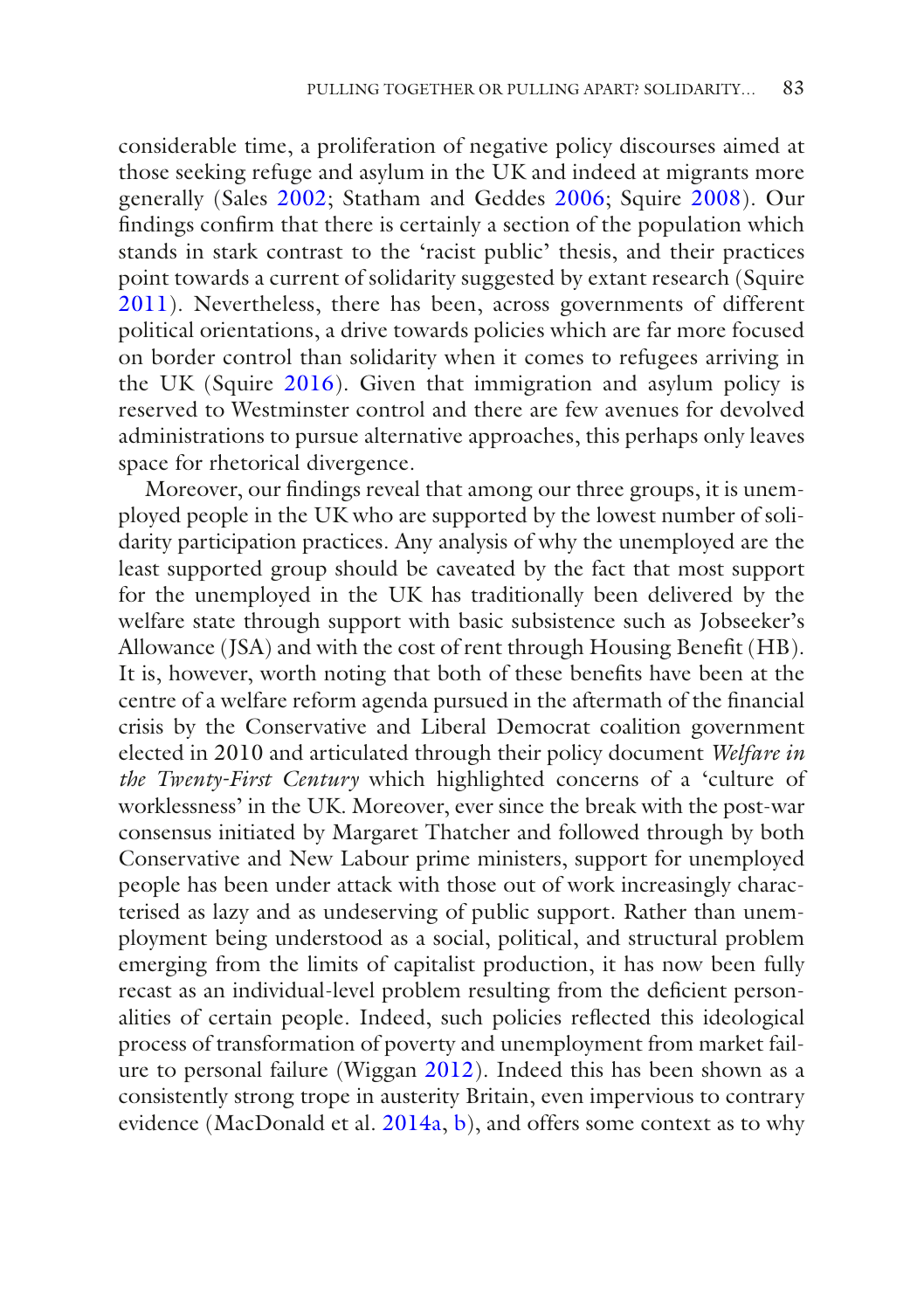the unemployed are the group viewed as least deserving among the three vulnerable groups we have focused upon here.

Our findings in Table [4.3](#page-10-0) also reveal that there is variation in solidarity practices towards the unemployed across the UK, with a much greater distribution of solidarity evident in Scotland than anywhere else in the UK. These findings in Scotland support our hypothesis of policy divergence across the constituent nations across the UK and add weight to the argument that Scotland has a more social democratic outlook which in turn may lead to a greater degree of solidarity with those out of work, particularly given the common experience of deindustrialization in highdensity population centres such as in the Central Belt. Nevertheless, we should be cautious in our approach to understanding this greater tendency towards solidarity practices in Scotland as extant research suggests an alignment between Scotland and England in social attitudes in terms of what are the causes of unemployment (Sinclair et al. [2009](#page-27-14)).

Therefore, to summarise the key results from this section, our findings reveal, as shown in both Tables [4.2](#page-8-0) and [4.3,](#page-10-0) the existence of a hierarchy of solidarity in the UK. Firstly, British people express more solidarity towards those living in the UK (Table  $4.2$ ), and this confirms earlier research pointing towards the role that 'identity' plays in issues of deservingness. Indeed, people have been shown to be more inclined to adopt a solidaristic attitude towards those that are perceived as more similar or sharing identity-related features with them. Considering variations across the vulnerable groups, solidarity towards the unemployed is the least strong of the three and may suggest that policy discourses and media narratives which have stigmatised the unemployed may be cutting through to British society. Moreover, it could be that the British public in general views unemployed people as the most responsible for their condition compared to people with disabilities and refugees/asylum seekers. In the middle of this hierarchy are refugees, who we may have expected to be the primary target for solidarity activities among our three groups, not only because of the sense of urgency regarding the Syrian refugee crisis but also because our earlier findings suggested that transnational forms of solidarity are more geared towards those outside of Europe.

The group at the apex of our hierarchy, namely, the disabled, can be understood to occupy that position for two main reasons. On the one hand, it may be that they have been a group more visible in terms of the impact of austerity upon them, not only through the reassessments of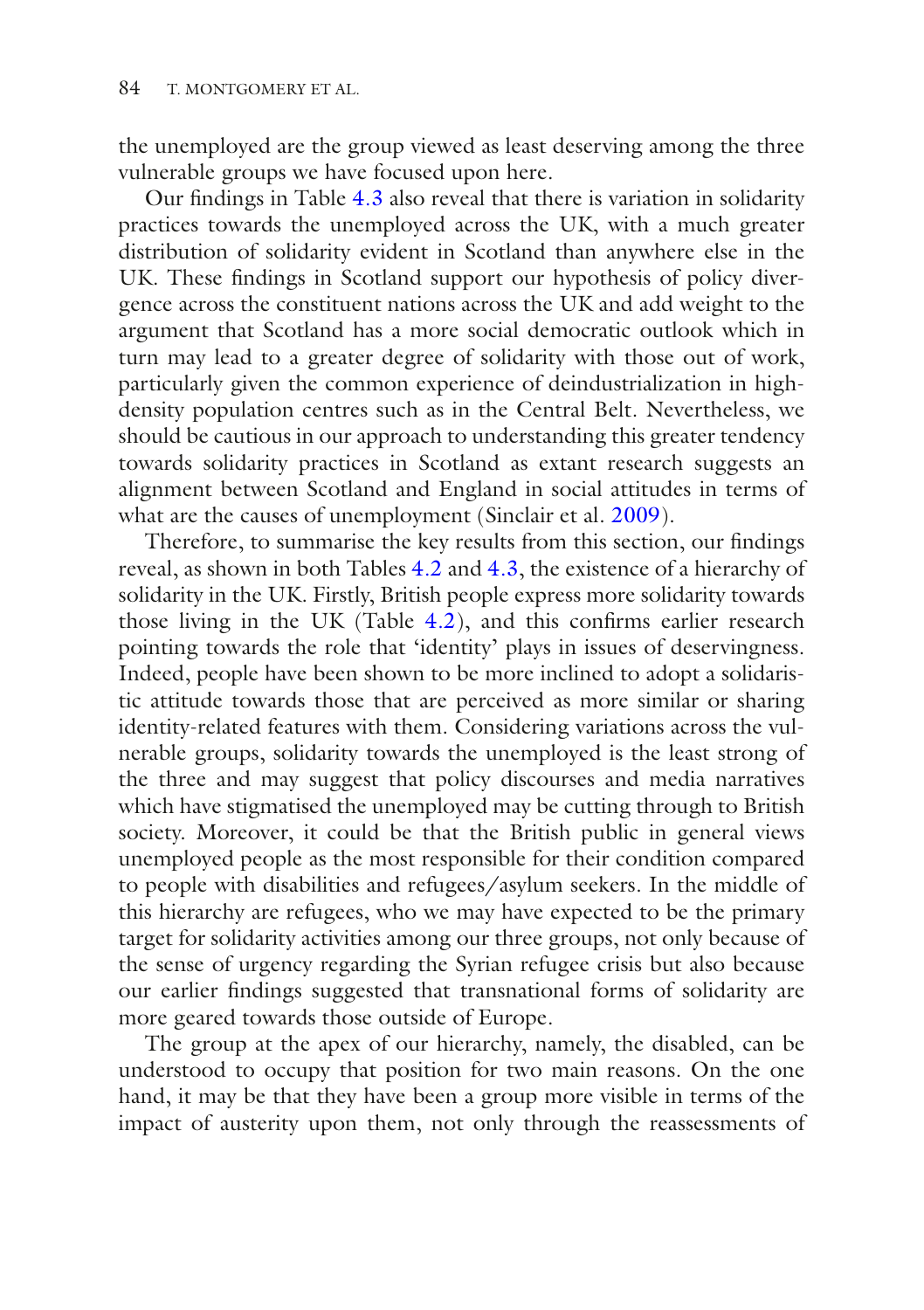<span id="page-13-0"></span>



eligibility for welfare support such as Employment and Support Allowance<sup>1</sup> (ESA) but also policies such as the 'bedroom tax'.[2](#page-25-7) On the other hand, the high degree of solidarity directed towards people with disabilities could be understood as being reflective of long-standing stereotypes seeing them as victims of their illness rather than equal citizens who have been at the sharp end of austerity measures. Therefore, the 'hierarchy of solidarity', found in our results and illustrated in Fig. [4.1](#page-13-0) serves to remind us of the uneven distribution of solidarity towards vulnerable groups and it requires a more careful understanding of the factors which may be driving solidarity such as the continued attempts by the UK government since the onset of the crisis and the ensuing austerity measures to distinguish between deserving and undeserving groups.

## Results for the Individual-Level Variables

As we shall discover, our findings suggest that although the hierarchy of solidarity outlined earlier may provide a broad understanding of the distribution of solidarity across each group, a more nuanced analysis reveals the fluidity of these hierarchies when considering a range of different variables. In order to test our hypotheses, we used a logit model (Table [4.4\)](#page-14-0) to analyse the relationship between our dependent variables of solidarity practice across different geographies (inside the UK, outside the UK but inside the EU, and outside the EU) and vulnerabilities (refugee/asylum seekers, the unemployed, and the disabled) and a number of independent variables relevant to our underlying hypotheses. As discussed in the introductory and data sections, these include socio-demographic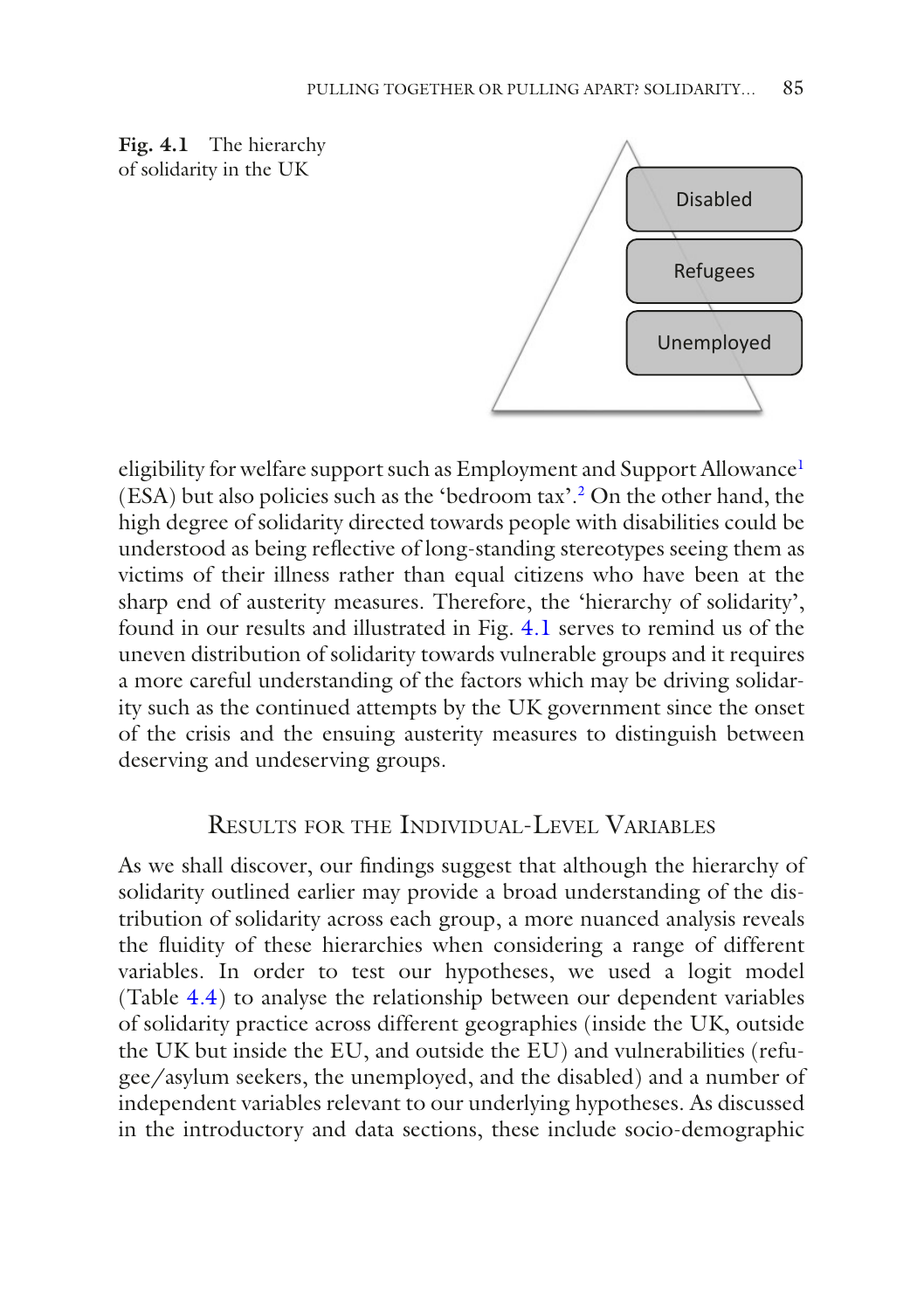|                                 | Inside<br>the UK   | In the EU,<br>outside UK the EU | Outside              | Refugees<br>and/or<br>asylum<br>seekers | Unemployed           | Disabled           |
|---------------------------------|--------------------|---------------------------------|----------------------|-----------------------------------------|----------------------|--------------------|
| Age                             | $-0.03$<br>(0.02)  | $-0.08***$<br>(0.02)            | $-0.06***$<br>(0.02) | $-0.11***$<br>(0.02)                    | $-0.08***$<br>(0.02) | $-0.04*$<br>(0.02) |
| Age squared                     | 0.00               | $0.00*$                         | $0.00**$             | $0.00***$                               | $0.00**$             | 0.00               |
|                                 | (0.00)             | (0.00)<br>$-0.14$               | (0.00)<br>$-0.24**$  | (0.00)<br>0.04                          | (0.00)<br>$-0.44***$ | (0.00)<br>$-0.13$  |
| Female                          | $-0.18*$<br>(0.10) | (0.13)                          | (0.12)               | (0.12)                                  | (0.13)               | (0.10)             |
| Education (ref.: low education) |                    |                                 |                      |                                         |                      |                    |
| Intermediate                    | 0.09               | 0.05                            | 0.12                 | 0.25                                    | 0.09                 | 0.07               |
| education                       | (0.12)             | (0.17)                          | (0.14)               | (0.16)                                  | (0.16)               | (0.12)             |
| Higher                          | $0.32**$           | $0.33*$                         | $0.69***$            | $0.74***$                               | $0.35**$             | $0.23*$            |
| education                       | (0.13)             | (0.17)                          | (0.15)               | (0.16)                                  | (0.16)               | (0.13)             |
|                                 | 0.10               | 0.45                            | 0.23                 | 0.38                                    | 0.21                 | 0.32               |
| Unemployed                      | (0.25)             | (0.28)                          | (0.27)               | (0.29)                                  | (0.30)               | (0.25)             |
| Disabled                        | $0.55***$          | $0.31*$                         | $0.47***$            | $0.34**$                                | $0.54***$            | $0.84***$          |
|                                 | (0.13)             | (0.17)                          | (0.15)               | (0.16)                                  | (0.16)               | (0.13)             |
| Born in UK                      | $-0.10$            | $-0.43**$                       | $-0.62***$           | $-0.14$                                 | $-0.20$              | $-0.35**$          |
|                                 | (0.17)             | (0.19)                          | (0.17)               | (0.19)                                  | (0.20)               | (0.17)             |
| Newspaper readership            |                    |                                 |                      |                                         |                      |                    |
| Daily Mail                      | 0.18               | 0.14                            | 0.13                 | 0.01                                    | $0.27*$              | $0.29**$           |
|                                 | (0.12)             | (0.15)                          | (0.13)               | (0.14)                                  | (0.15)               | (0.12)             |
| The Sun                         | 0.23               | $0.56***$                       | $0.43***$            | $0.44***$                               | $0.69***$            | $0.53***$          |
|                                 | (0.15)             | (0.18)                          | (0.17)               | (0.18)                                  | (0.17)               | (0.15)             |
| The Times                       | $0.67***$          | $1.00***$                       | $0.73***$            | $0.92***$                               | $1.11***$            | $0.78***$          |
|                                 | (0.17)             | (0.18)                          | (0.17)               | (0.18)                                  | (0.18)               | (0.17)             |
| The Guardian                    | $1.09***$          | $0.95***$                       | $0.91***$            | $1.10***$                               | $0.60***$            | $0.45***$          |
|                                 | (0.17)             | (0.17)                          | (0.16)               | (0.17)                                  | (0.18)               | (0.16)             |
| Daily Mirror                    | $0.37**$           | $0.41*$                         | $0.43**$             | $0.66***$                               | $0.62***$            | $0.36*$            |
|                                 | (0.18)             | (0.22)                          | (0.20)               | (0.21)                                  | (0.21)               | (0.19)             |
| Other                           | 0.10               | $-0.14$                         | $-0.02$              | $-0.27$                                 | $-0.09$              | $-0.25*$           |
| newspapers                      | (0.14)             | (0.19)                          | (0.16)               | (0.18)                                  | (0.18)               | (0.14)             |
| Met friends                     | $0.40***$          | 0.25                            | $0.23*$              | $0.25*$                                 | 0.25                 | $0.31***$          |
| once month                      | (0.12)             | (0.16)                          | (0.14)               | (0.15)                                  | (0.16)               | (0.12)             |
| Life satisfaction               | $0.06***$          | 0.03                            | 0.04                 | $0.10***$                               | $0.09***$            | $0.08***$          |
|                                 | (0.03)             | (0.03)                          | (0.03)               | (0.03)                                  | (0.03)               | (0.03)             |
| Region (ref.: England)          |                    |                                 |                      |                                         |                      |                    |
| Scotland                        | $0.33*$            | 0.28                            | $0.31*$              | $0.56***$                               | $0.73***$            | $0.60***$          |
|                                 | (0.17)             | (0.22)                          | (0.19)               | (0.20)                                  | (0.20)               | (0.17)             |
| Wales                           | 0.13               | $-0.04$                         | $-0.07$              | 0.05                                    | 0.16                 | 0.22               |
|                                 | (0.23)             | (0.32)                          | (0.27)               | (0.29)                                  | (0.30)               | (0.23)             |
|                                 |                    |                                 |                      |                                         |                      |                    |

<span id="page-14-0"></span>**Table 4.4** Solidarity practices to support the rights in different areas and groups

(*continued*)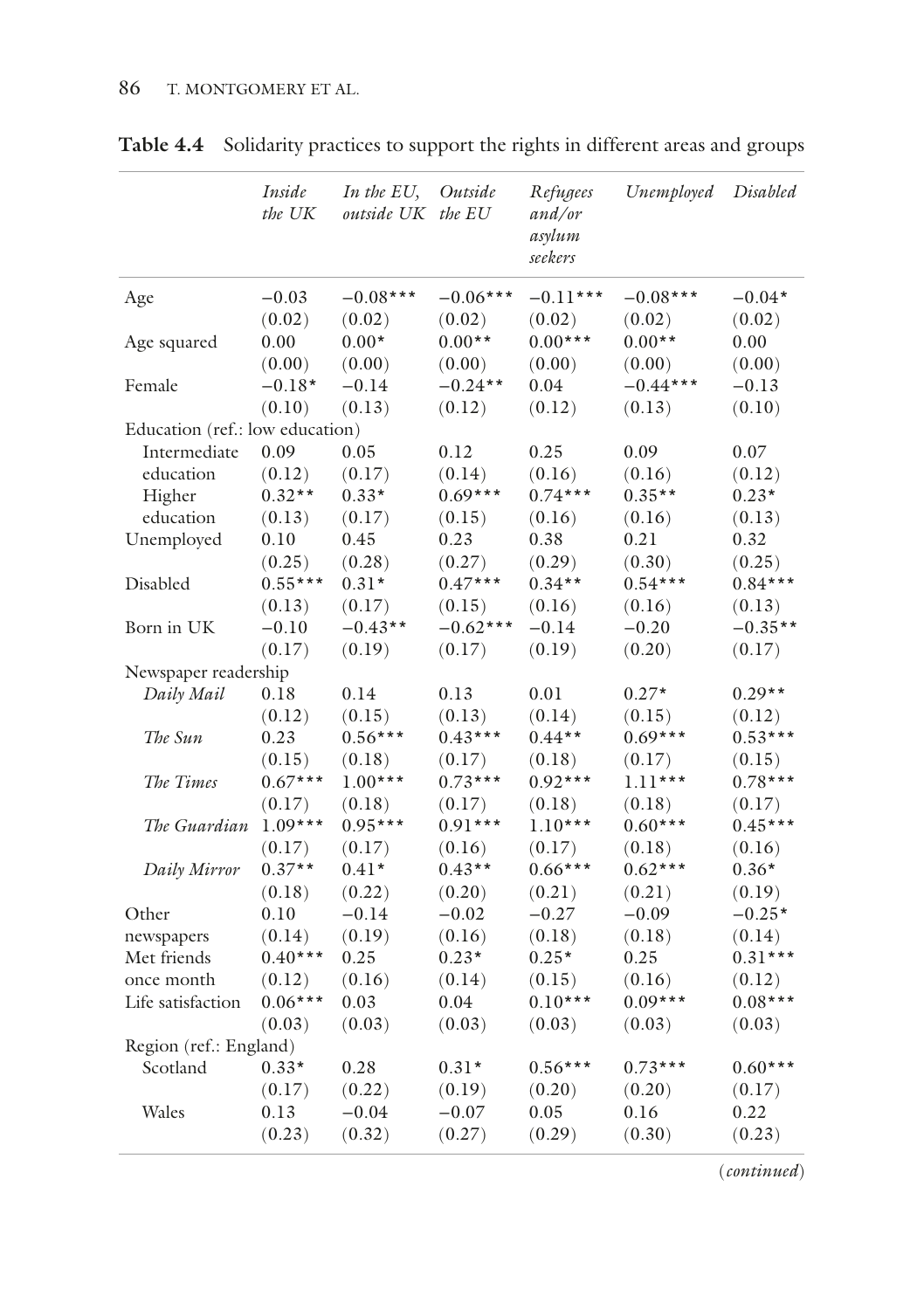|              | Inside<br>the UK | In the $EU$ ,<br>outside UK the EU | Outside | Refugees<br>and/or<br>asylum<br>seekers | Unemployed | Disabled |
|--------------|------------------|------------------------------------|---------|-----------------------------------------|------------|----------|
| Northern     | $-0.30$          | 0.42                               | 0.02    | $0.65*$                                 | 0.01       | $0.52*$  |
| Ireland      | (0.34)           | (0.39)                             | (0.37)  | (0.36)                                  | (0.42)     | (0.32)   |
| Constant     | $-0.76$          | 0.48                               | $-0.02$ | $-0.28$                                 | $-0.51$    | $-0.63$  |
|              | (0.50)           | (0.63)                             | (0.56)  | (0.59)                                  | (0.62)     | (0.51)   |
| Pseudo $R^2$ | 0.07             | 0.16                               | 0.11    | 0.13                                    | 0.12       | 0.07     |
| N            | 1996             | 1996                               | 1996    | 1996                                    | 1996       | 1996     |

**Table 4.4** (continued)

Notes: Coefficients of the logit model are shown. Standard errors are in parentheses. \*\*\**p* < 0.01, \*\* $p$  < 0.05, \* $p$  < 0.1. For definition of the variables, see Table [4.1](#page-7-0)

variables (e.g. age, education), but we also look at the significance of being born in the UK, which we regard as an important variable given the importance that identity issues have on solidarity and deservingness, as discussed earlier. We also examine variables encompassing the vulnerability of the respondent (e.g. disability or unemployment) to gauge if exposure to such vulnerability at a time of crisis and austerity has an effect on the practice of solidarity by these groups; social embeddedness has also been a long-standing focus of literature on solidarity (van Oorschot [2006\)](#page-27-0) as well as on political participation (Putnam [2001](#page-27-15); Maloney et al. [2000;](#page-27-16) Hall [1999](#page-26-9)). Life satisfaction is a variable deployed to reveal whether practices of solidarity are the purview of those who feel happy with their quality of life; as anticipated in the hypotheses, we will also control for how readership of different types of newspapers influence solidarity attitudes (we hypothesise that readers of more conservative and populist-oriented newspapers will be less inclined towards solidarity); and as per one of our key hypotheses, we look at the residency of the respondent (e.g. living in Scotland, Wales, Northern Ireland) to identify divergences in the practice of solidarity across the constituent nations of the UK where devolution has empowered assemblies and parliaments. The results from the regressions we conducted are set out below.

When analysing our individual-level variables, our hypothesis was that the practice of solidarity would depend on a range of factors, including a higher level of education. Our education hypothesis builds upon established research on solidarity but also on political participation and civic engagement that education provides the necessary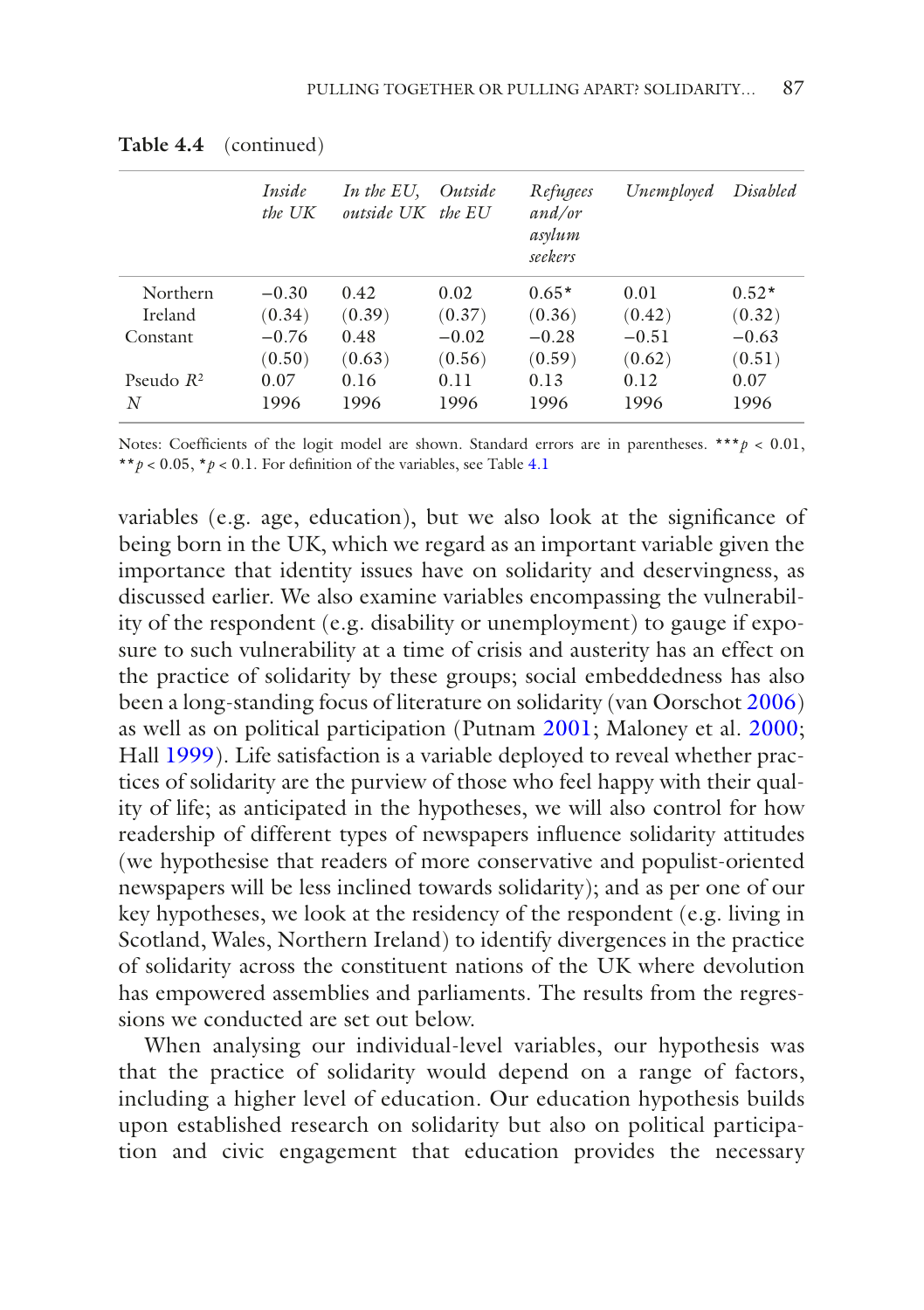resources for an individual to become engaged in societal and political issues (Verba et al. [1995](#page-28-11)). Furthermore, we hypothesised that those with a higher level of education had more material resources to engage in solidarity. When examining our findings in Table [4.4](#page-14-0), we can see that our hypothesis is confirmed by a significant and positive relationship between being disposed towards actions of solidarity and being in higher education. Consequently, we find confirmation of our hypothesis that those with higher education are better resourced to engage in practices of solidarity than those with fewer resources (Grasso [2017](#page-26-10)).

A classic socio-demographic variable—age—presents us with interesting results confirming our hypothesis. What can be seen in Table [4.4](#page-14-0) is that age is negative and significantly associated with solidarity with each of the vulnerable groups as well as each geographic area with the sole exception of those inside the UK. Therefore the younger you are in the UK, the more predisposed you are towards engaging in practices of solidarity. The implications of these findings can be seen to some extent in the vote which took place in the 2016 EU referendum for the UK to leave the EU, where older voters were more predisposed towards voting leave (Hobolt [2016](#page-26-11)). Nevertheless, our findings suggest that the negative relationship between solidarity and age extends to anyone who is 'other' than within the UK. These findings also shed some light on how policies which are restrictive towards refugees, austerity policies affecting the disabled, and policies characterised by sanctions and compulsion towards the unemployed can be sustained given the higher propensity for older people to turn out at elections in the UK and reinforce the urgency for more young people to become politically engaged before any change in direction could take place (Gardiner [2016\)](#page-26-12).

Our findings regarding social embeddedness support our hypothesis that the practice of solidarity depends on exposure to social networks and social interaction. In this case, social embeddedness is defined as 'meeting socially with friends during the last month' and, as we can see in Table [4.4,](#page-14-0) is positively and significantly associated, from a geographic perspective, with offering solidarity to those within the UK and those outside the EU as well as a similar relationship in terms of solidarity with refugees and the disabled. The importance of social capital in building social cohesion is well established in the literature (Putnam [2001;](#page-27-15) Li et al. [2005](#page-27-17)), and our findings in the UK resonate with these works. In terms of implications for policymaking, another of our findings may be acutely relevant towards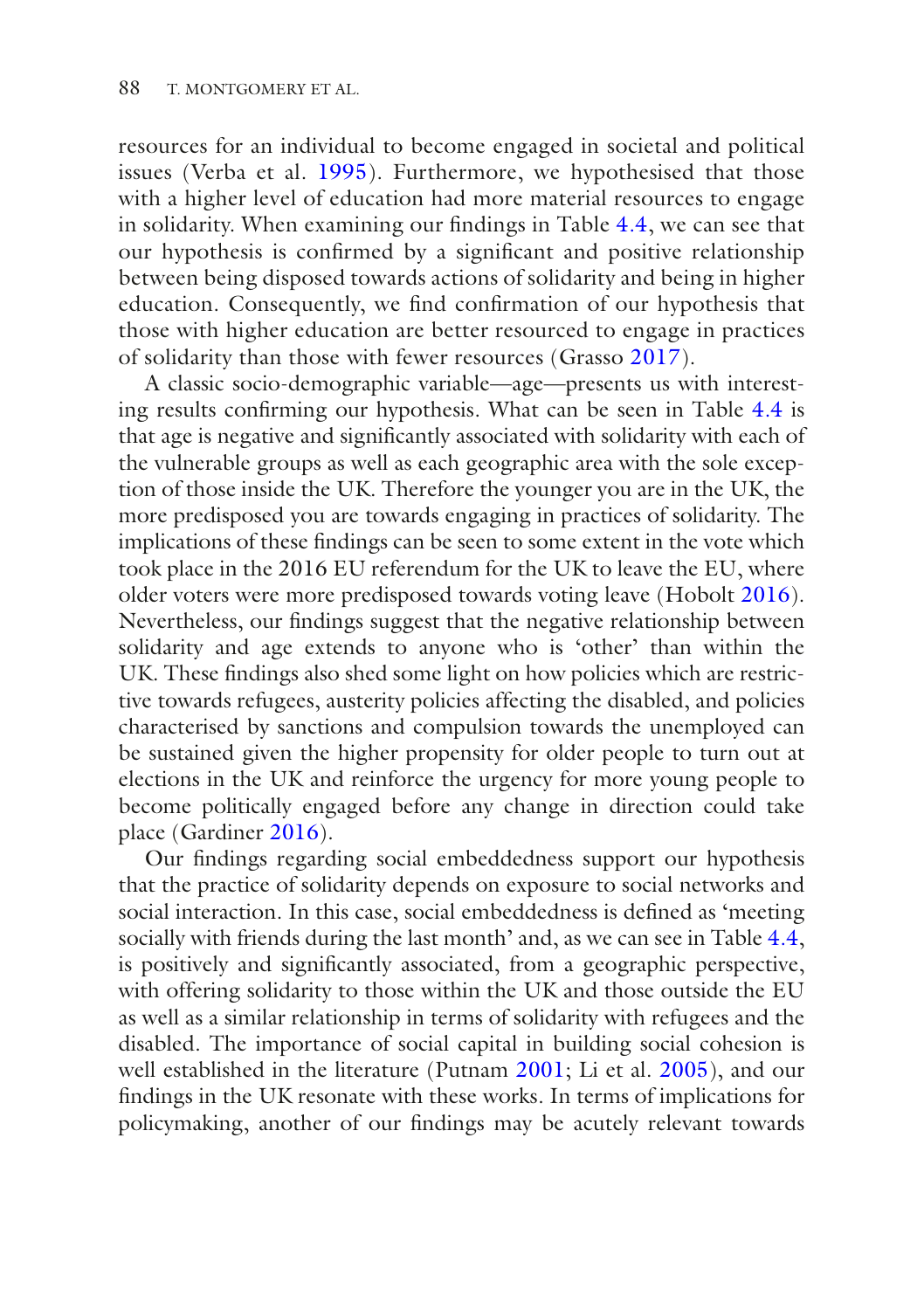understanding how to develop solidarity in the UK. Given the significant association between higher life satisfaction and solidarity with others within the UK, as well as each of our vulnerable groups, suggests that policies geared towards individual well-being may have a positive impact in terms of engendering solidarity in the UK.

When considering our results in terms of gender, what we can see in Table [4.4](#page-14-0) is the negative and significant relationship between being female and practising solidarity, specifically with groups within the UK and those outside the EU as well as there being a similar relationship with solidarity and the unemployed. Further still, more qualitative research may unpack the specificities of the gender dimension of solidarity (or in this case nonsolidarity). Extant research suggests that women have been at the forefront of the austerity cuts and as a consequence may have few resources, in either money or time, to divert to solidarity practices (O'Hara [2014](#page-27-18)). In addition to this, it is important to note that despite steps closer towards equality, women continue to perform many of the caregiving tasks across UK households, not only in terms of looking after children but also caring for sick or disabled members of the family, which research suggests has an impact on retaining employment (Carmichael et al. [2008](#page-25-8)).

One hypothesis underpinning our analysis of the practice of solidarity is the exposure to information and, despite the rise of online media, newspaper readers continue to be courted by policymakers in the UK and thus retain an important place in shaping and reflecting policy discourses and the political agenda. Firstly, we discover a positive and significant relationship between reading *The Times*, *The Guardian*, or the *Daily Mirror* and practices of solidarity in comparison to not reading any newspapers. However, Table [4.4](#page-14-0) presents a result falsifying our hypothesis regarding the influence of tabloid readership on the lack of solidarity: there is a positive and significant association between reading *The Sun* and the practice of solidarity with each vulnerable group, except for those within the UK. Moreover, reading the *Daily Mail* is positively associated with solidarity towards the unemployed and the disabled. These results are surprising given the conservative leaning history of both publications; consequently, there is perhaps some scope to consider that although content of course matters, our findings suggest the difference between reading and not reading a newspaper appears to be the key determinant in mobilising solidarity in the UK. Given the migration of much political debate in recent years from the analogue world of newspapers to the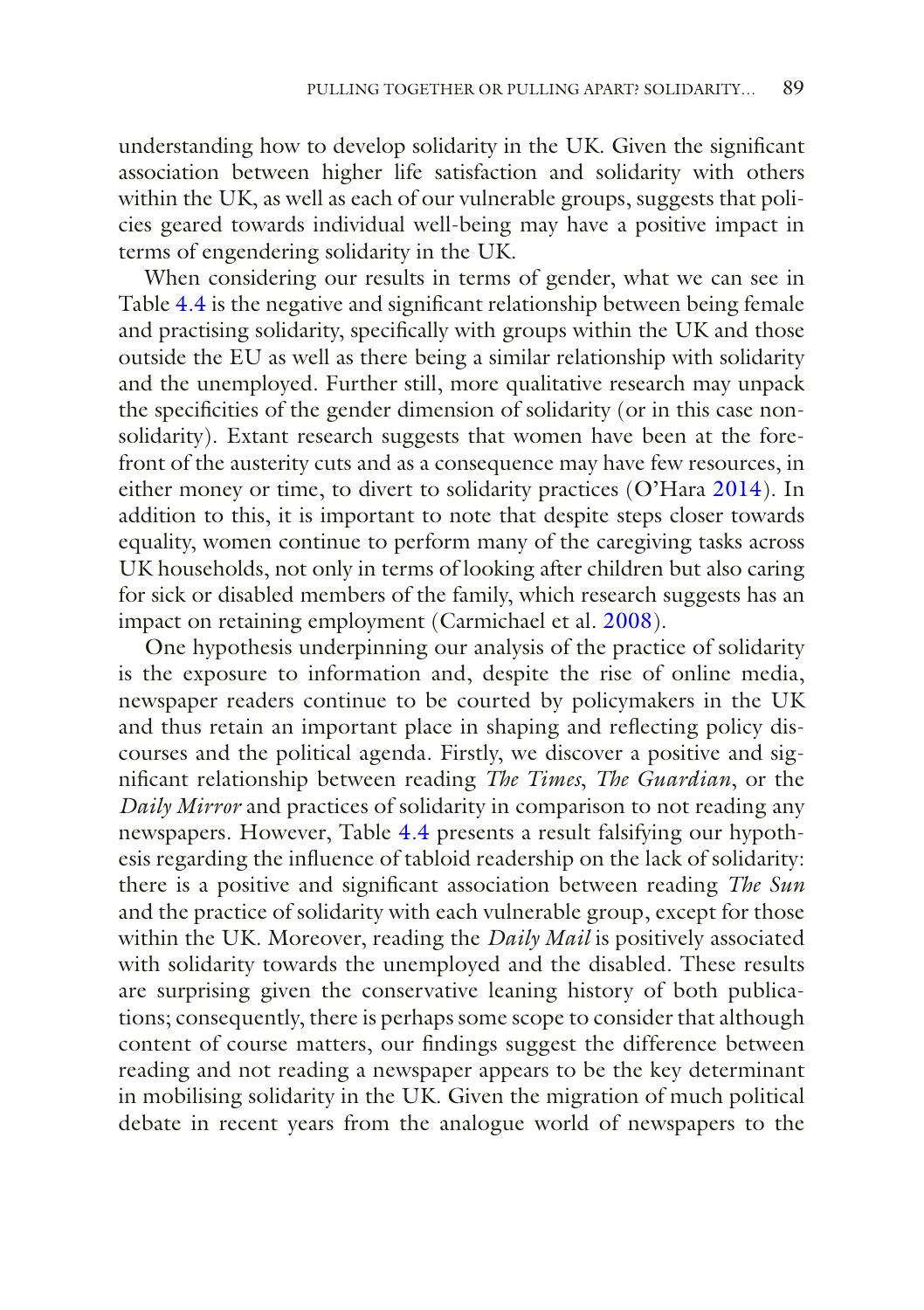digital world of social media, with research indicating that even newspapers themselves are utilising social media as a resource for political news gathering (Broersma and Graham [2012\)](#page-25-9), we can speculate, as an avenue for further research, that it is through online media that we may find associations between specific media preferences and asymmetric distributions of solidarity towards vulnerable groups.

Concerning our hypothesis of direct exposure or experience of vulnerability, in Table [4.4](#page-14-0) we see that that the disabled are positively and significantly associated with solidarity practices across each of the geographic areas and all other vulnerable groups. The exposure of disabled people to multidimensional forms of discrimination and inequalities may provide a cross-societal insight into the hardships suffered by different groups (EHRC [2017\)](#page-26-13). We can speculate that the importance of rights-based discourses among disabled people's organisations and in a similar way with disability charities in the UK may create the conditions for intersectionality between the disabled and other groups seeking rights, protection, and indeed solidarity. Moreover, the 'social model of disability' (Oliver et al. 2012) embraced by a number of disabled people's organisations has frequently recognised injustices and inequalities in society which impact upon groups other than the disabled. Subsequently, our findings regarding the disposition of the disabled towards supporting other groups may open an avenue to consider an alternative explanation as to why the disabled are viewed as most deserving, as outlined earlier in this chapter, but instead of paternalistic attitudes through a sense of reciprocity. This may seem a less convincing argument for explaining attitudes towards the disabled in the UK, but our findings require us to consider it in the scope of our interpretation.

Still on the individual-level characteristics, Table [4.4](#page-14-0) confirms our hypothesis about level of satisfaction with life as a factor being positively related with solidarity: the happier about her/his life conditions a person is, the more she/he will likely be ready to support less fortunate people and vice versa (Borgonovi [2008\)](#page-25-10). Therefore, life satisfaction acts as a proaltruism factor that discourages people from considering those in need as potential competitors for services and state support.

Looking at the other findings of our regressions in Table [4.4,](#page-14-0) we can see that the divergences of solidarity between the different constituent nations in the UK outlined earlier in this chapter are confirmed by our regressions. Our results indicate that living in Scotland, in comparison to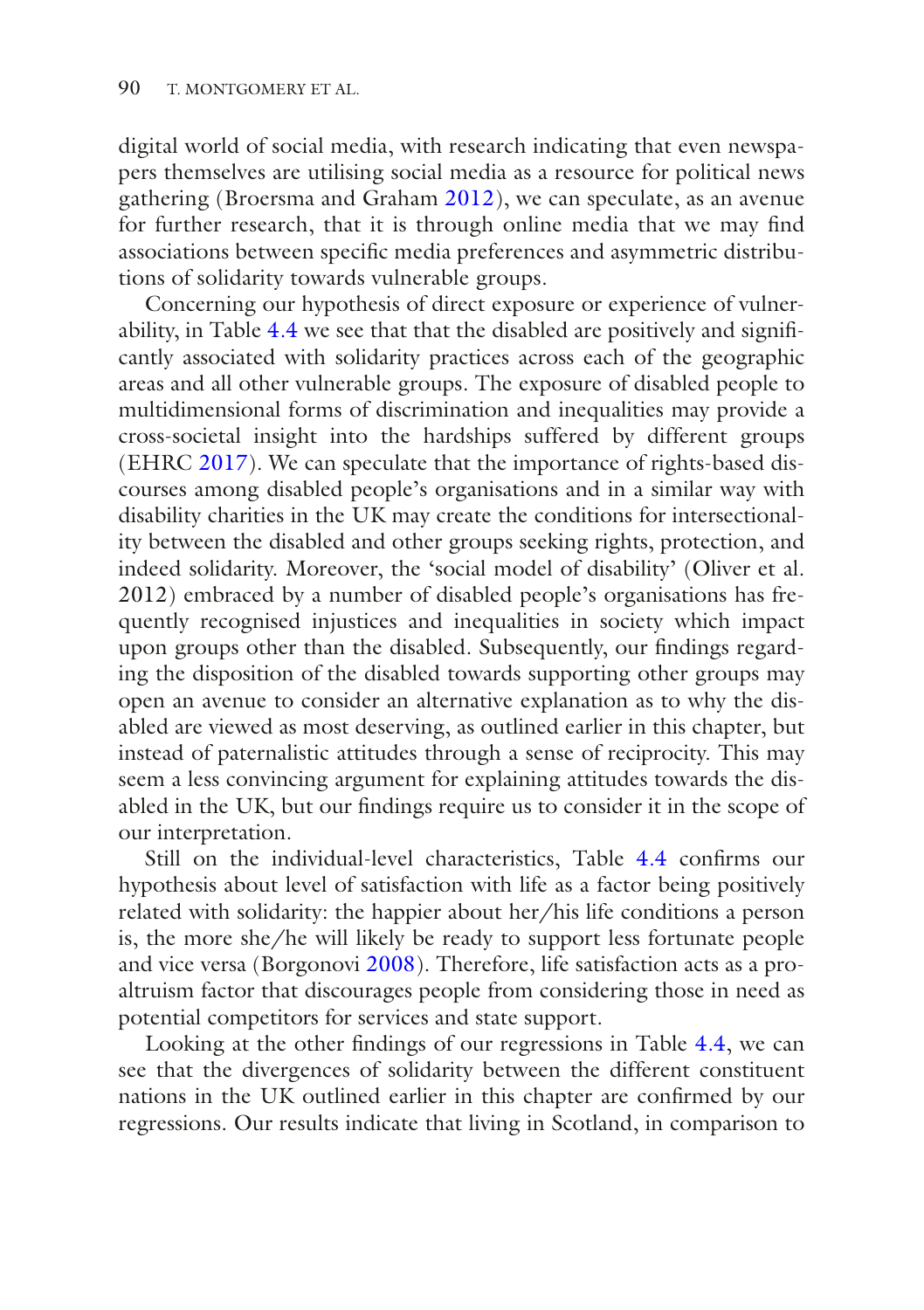living in England, is positively and significantly associated with expressing greater solidarity with others within the UK and those living outside the EU. Moreover, we can see that living in Scotland compared to England is also positively and significantly associated with solidarity towards each of our three vulnerable groups. Furthermore, our results indicate that living in Northern Ireland in comparison to England also renders a significant and positive association with undertaking solidarity practices towards refugees and the disabled. Therefore, our regressions do provide further evidence of a significant divergence in the disposition of individuals to engage in practices of solidarity. Consequently, we can hypothesise that these divergences will stay in place should devolved administrations remain sensitive to the support evident within their constituent nations and have the potential to grow wider should policies and discourses at the Westminster level increasingly contrast with these solidaristic dispositions and become more antagonistic towards vulnerable groups. As Keating ([2003\)](#page-26-14) points out, the use of values can be central in the construction of identity, and he argues that territorial solidarity was more effective in confronting Thatcherism than class solidarity. Therefore, should a post-Brexit Britain continue to travel down a road of welfare retrenchment and discourses distinguishing between the deserving and undeserving, there may be irreversible constitutional consequences for the UK. This is particularly relevant for Scotland where research has indicated the potential for social policy divergence to open opportunities to reconfigure solidarity and shared values around a (Scottish) national identity of 'difference' rather than the solidarity of a retrenched British welfare state (McEwen [2002\)](#page-27-19) and where the Scottish government has, post-Brexit, called for a second referendum on independence.

Finally, we need to consider another finding relating to the role of identity in solidarity. In fact, being born in the UK is another variable which yields the type of findings which have strong implications for the composition of solidarity in the UK. As we can see in Table [4.4,](#page-14-0) there is a significant and negative relationship between those individuals who are born in the UK and solidarity with those groups from outside the UK, whether in the EU or not. Such findings suggest that solidarity among those who are British born tends to be inward looking and that policies towards refugees that emphasise border control rather than welcoming asylum do have a constituency in the UK. Thus, our findings perhaps represent the other side of the coin when we are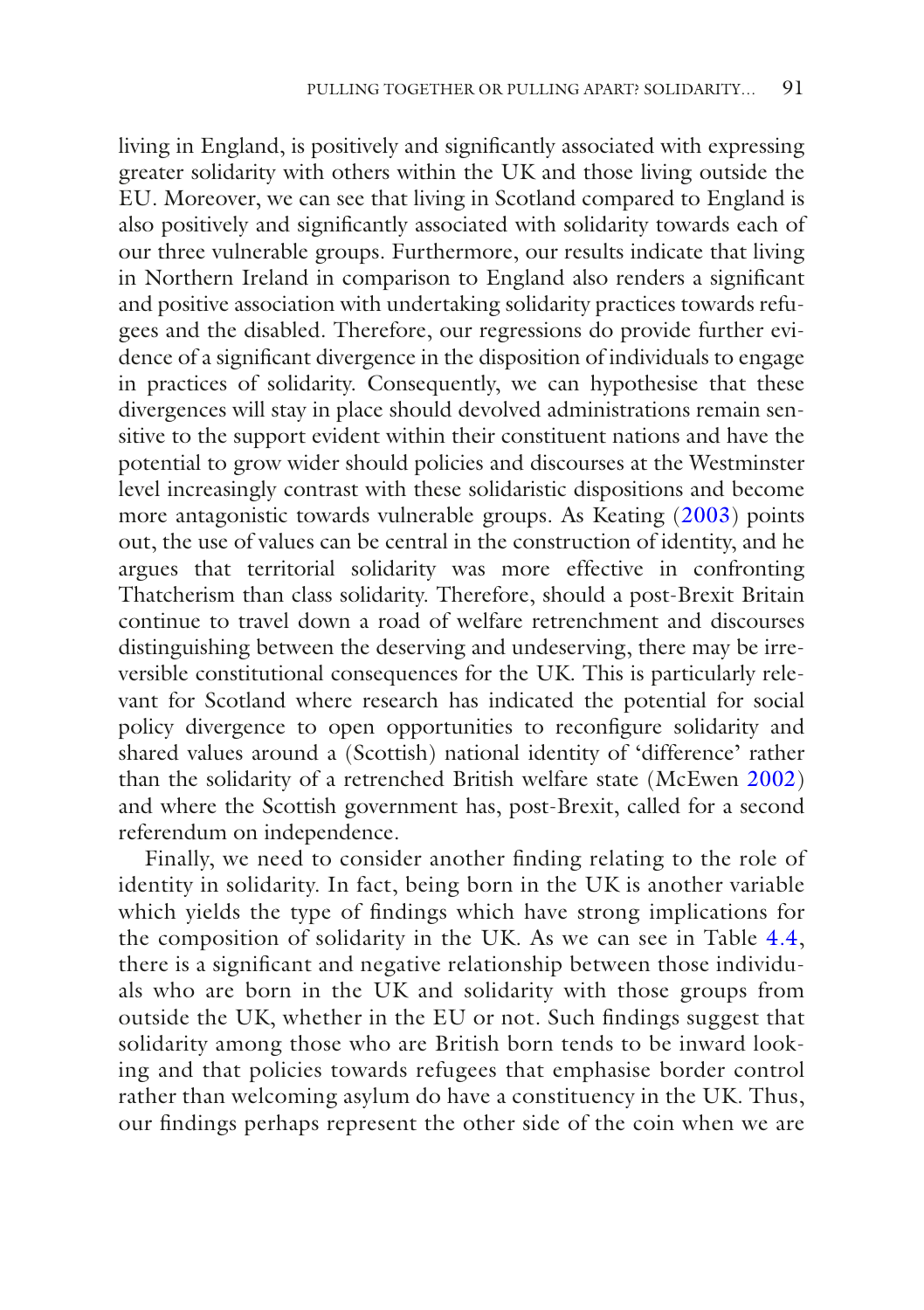considering those initiatives which are geared towards offering sanctuary to those seeking asylum. Perhaps somewhat surprisingly however, among that same group—those born in the UK—there is also a significant and negative association with solidarity with the disabled. This stands in sharp contrast to the hierarchy of solidarity we set out earlier in this chapter, but we can speculate that those born in the UK may be more likely to view support for the disabled as the remit of the welfare state. If this is the explanation, then it is concerning because as austerity measures have affected the benefits which disabled people have been entitled to, public services have also come under budgetary pressures and, as a consequence, there is the potential for the hardship experienced by disabled people to be somewhat overlooked by those born in the UK who believe that the welfare state would act as a safety net, reinforced by the stigma experienced by disabled benefit claimants who retreat from social circles in order to avoid 'revealing' that they are claiming benefits (Garthwaite [2015\)](#page-26-15). A further consideration based on our finding is that those who are not born in the UK may be more solidaristic towards the disabled and we can speculate that, particularly given the discourses of border control in the UK, those not born in the UK may empathise with others who are cast as 'outsiders' by discourses and policy.

## **CONCLUSIONS**

In this chapter we have sought to uncover how solidarity, through active engagement in support of specific groups of people in need, is practised in contemporary Britain. What the analysis of our data reveals is that solidarity is unevenly distributed in terms of geography and the vulnerabilities of different groups. Our findings resonate to some extent with existing research (van Oorschot [2006](#page-27-0)), suggesting deep-rooted patterns of deservingness and established hierarchies across Europe when considering solidarity with vulnerable groups such as the disabled, refugees, and the unemployed. As such, our findings offer a further contribution to this body of literature, but they also present a contemporary and novel insight into how solidarity is distributed across the constituent nations of the UK, where we have observed some divergence, but also how policies and discourses in post-crisis, post-Brexit Britain may be shaping attitudes towards the three vulnerable groups and thus play a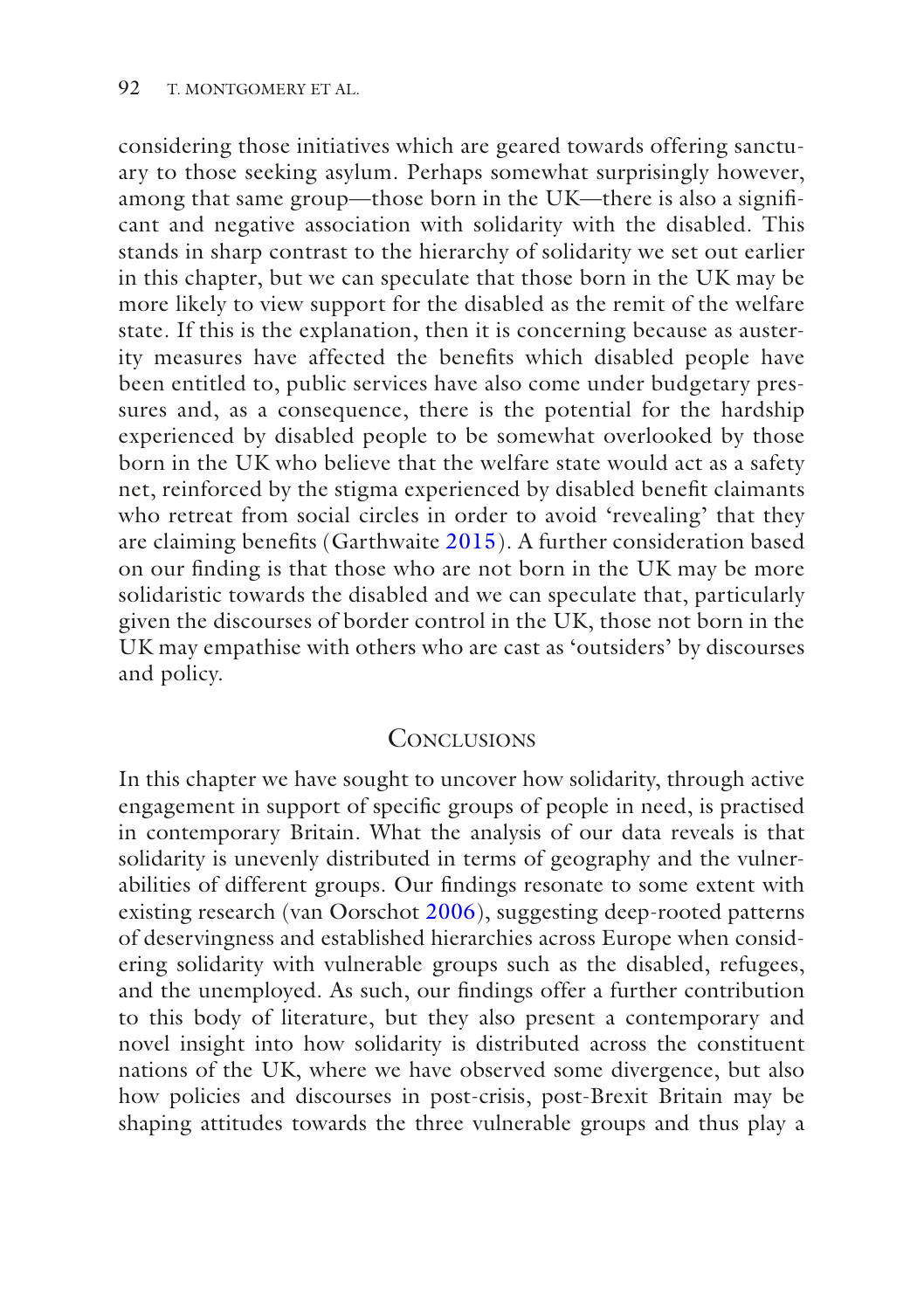role in constructing the hierarchy of solidarity we have set out in Fig. [4.1.](#page-13-0) Nevertheless, when we factor in our independent variables, a more complex picture emerges, one that does not disprove the existence of our hierarchy of solidarity but suggests that the hierarchy is less static than we may imagine and is made more malleable when we introduce our independent variables. The findings which then emerge point towards talking not only of hierarchies of solidarity but fluid hierarchies of solidarity which can change shape and reflect a more diverse distribution of solidarity than our initial findings suggest. This fluidity is underpinned by the asymmetric significance of our variables which reveal that access to information (through newspaper readership), exposure to vulnerability (through disability), the experience of higher education, and the interaction with others through social networks are key determinants of solidarity in the UK. As a consequence, we can confirm our hypothesis that the distribution of solidarity is determined by the exposure of an individual to vulnerabilities similar to those experienced by those categories, to their degree of exposure to opportunities of socialisation and information sharing (social networks), as well as to their interest in societal and political issues.

In terms of the distribution of solidarity practices across the UK, our findings confirm our hypothesis of the existence of sub-national divergences. Such divergences suggest a more nuanced understanding of the variegated impact of discourses of deservingness and their commensurate policies beyond traditional welfare regime analysis. This opens the possibility for a renewed research agenda on regional and sub-national distinctiveness across Europe in terms of social solidarity. Any divergences will be relevant to developing a more fine-grained analysis across each context, but perhaps such an approach, as we have outlined in this chapter, is currently most relevant in the UK where such divergences may prove critical in determining the constitutional future of the British state, particularly given our findings that solidarity is most evident in two constituent nations which voted to remain part of the EU: Scotland where there are renewed calls by the SNP for another independence referendum and Northern Ireland where Sinn Fein have called for a poll on a united Ireland. Therefore, understanding solidarity towards vulnerable groups offers an insight not only into the nature of solidarity in contemporary Britain but also provides an indication of the challenges faced by the UK government elected in June 2017.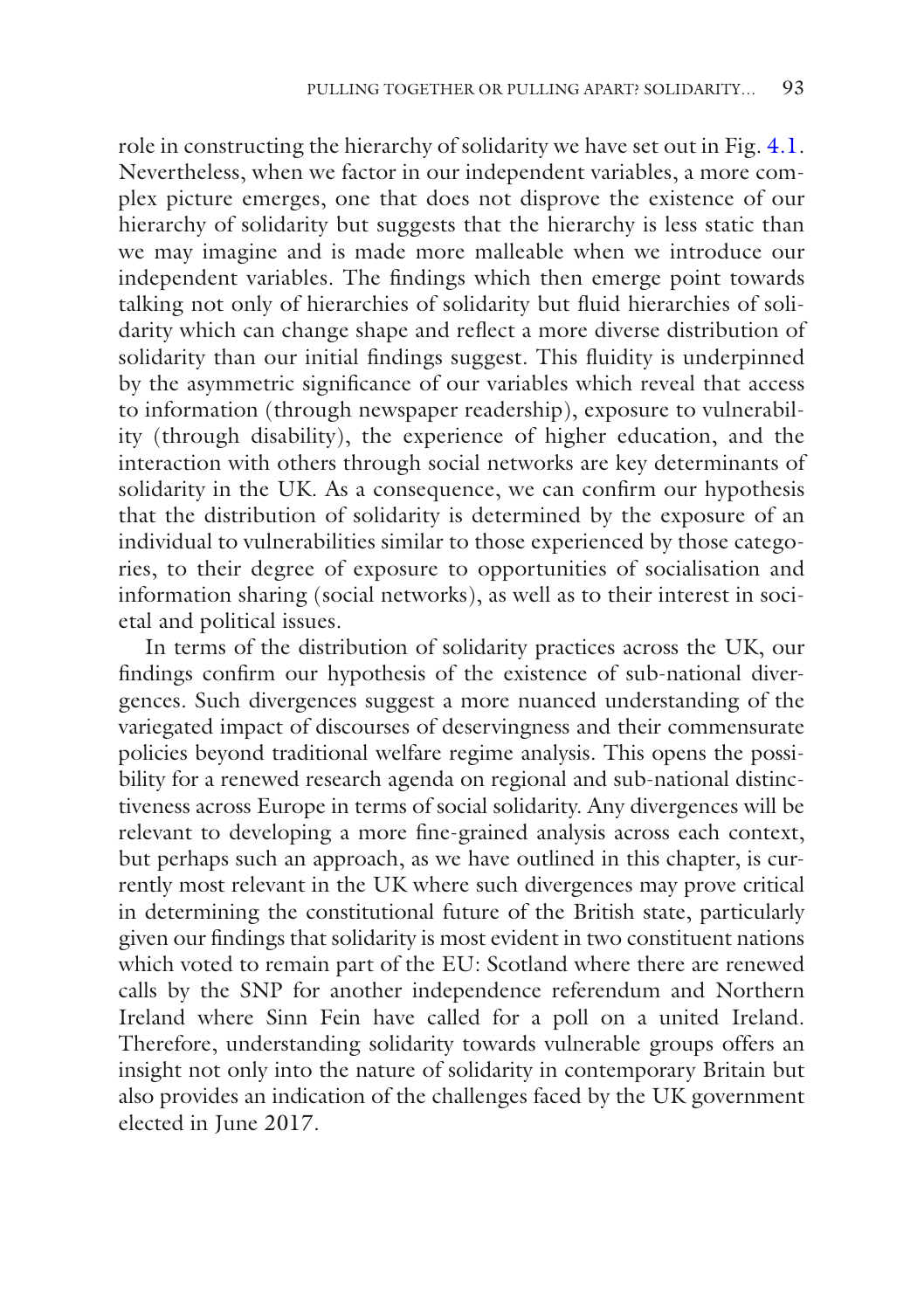<span id="page-22-0"></span>

| Original survey question and coding                                                                                                                                       | Recoding of variable                                                                                                                                                                                                     | % distributions in the<br>sample |
|---------------------------------------------------------------------------------------------------------------------------------------------------------------------------|--------------------------------------------------------------------------------------------------------------------------------------------------------------------------------------------------------------------------|----------------------------------|
| order to support the rights of people/groups in<br>Have you ever done one of the following in<br>supotherc_7: none of the above<br>your own country?                      | Individual has done at least one of the following (i.e. some<br>form of political action) in order to support the rights of<br>people/groups in your own country (1/0)<br>supotherc $11 = 1$ : at least one of the above | $0 = 61.74$<br>$1 = 38.26$       |
| order to support the rights of people/groups in<br>other countries within the European Union?<br>Have you ever done one of the following in<br>supEU_7: none of the above | Individual has done at least one of the following (i.e. some<br>form of political action) in order to support the rights of<br>people/groups in other countries within the European<br>Union                             | $0 = 81.52$<br>$1 = 18.48$       |
|                                                                                                                                                                           | $supEUI = 1$ : at least one of the above                                                                                                                                                                                 |                                  |
| Have you ever done one of the following in                                                                                                                                | Individual has done at least one of the following (i.e. some                                                                                                                                                             | $0 = 74.94$                      |
| order to support the rights of people/groups in<br>countries outside the European Union?<br>supoutside EU_7: none of the above                                            | people/groups in countries outside the European Union?<br>form of political action) in order to support the rights of<br>supoutside EU11 = 1: at least one of the above                                                  | $1 = 25.06$                      |
| Have you ever done any of the following in                                                                                                                                | Individual has done at least one of the following (i.e. some                                                                                                                                                             | $0 = 78.59$                      |
| order to support the rights of refugees/asylum<br>seekers?                                                                                                                | form of political action) in order to support the rights of<br>refugees/asylum seekers?                                                                                                                                  | $1 = 21.41$                      |
| refsup_7: none of the above                                                                                                                                               | Refsup11 = 1: at least one of the above                                                                                                                                                                                  |                                  |
| Have you ever done any of the following in                                                                                                                                | Individual has done at least one of the following (i.e. some                                                                                                                                                             | $0 = 81.47$                      |
| order to support the rights of the unemployed?                                                                                                                            | form of political action) in order to support the rights of the                                                                                                                                                          | $1 = 18.53$                      |
| unemprights_7: none of the above                                                                                                                                          | unemployed?                                                                                                                                                                                                              |                                  |
|                                                                                                                                                                           | unemprights $11 = 1$ : at least one of the above                                                                                                                                                                         |                                  |
| Have you ever done any of the following in                                                                                                                                | Individual has done at least one of the following (i.e. some                                                                                                                                                             | $0 = 65.63$                      |
| order to support disability rights?                                                                                                                                       | form of political action) in order to support disability rights                                                                                                                                                          | $1 = 34.37$                      |
| dissup_7: none of the above                                                                                                                                               | dissup11 = 1: at least one of the above                                                                                                                                                                                  |                                  |
| Age                                                                                                                                                                       | Age2: age squared                                                                                                                                                                                                        |                                  |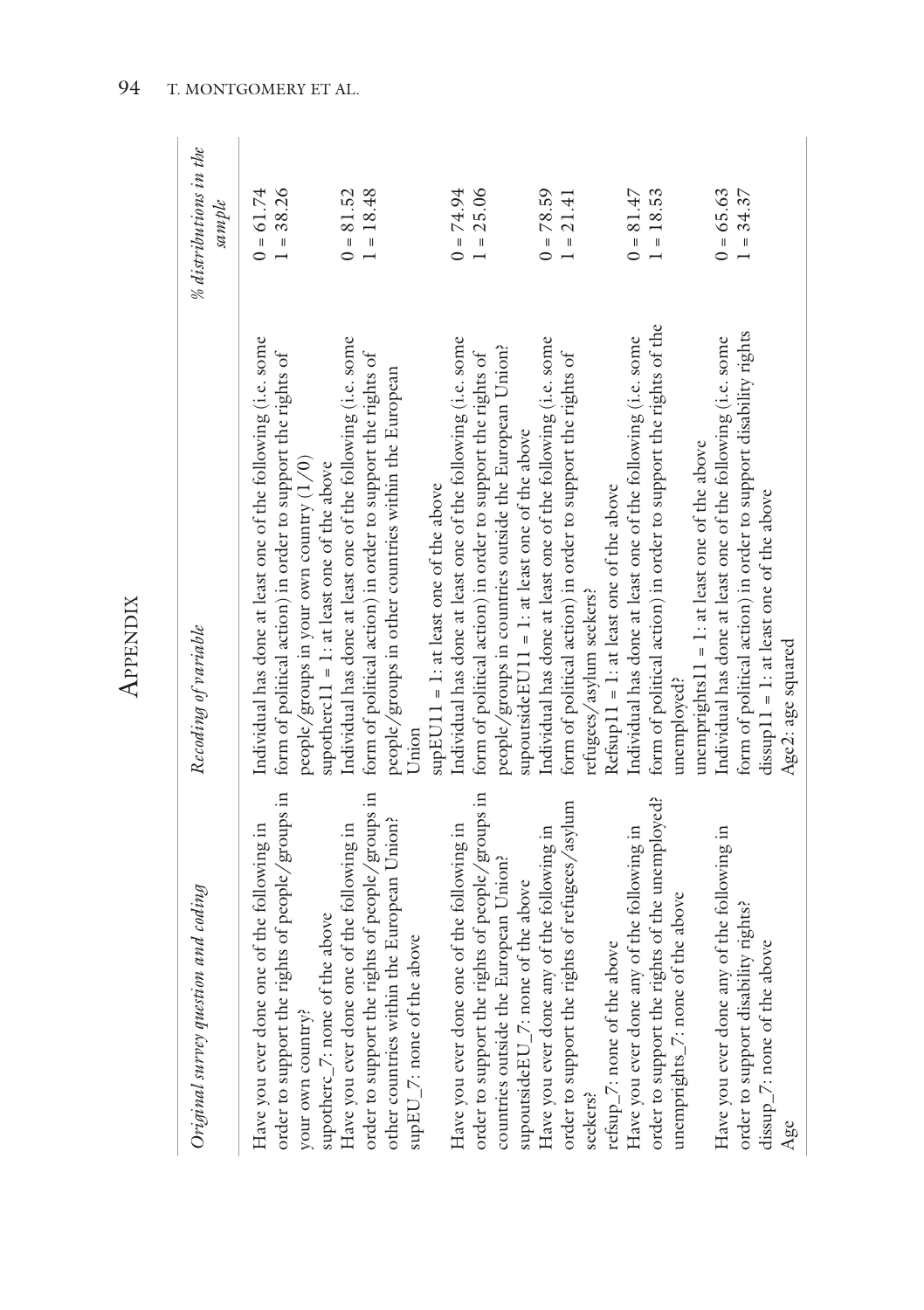| Original survey question and coding   | Recoding of variable                                    | % distributions in the<br>sample |
|---------------------------------------|---------------------------------------------------------|----------------------------------|
|                                       |                                                         |                                  |
| Are you male or female?               | $0 = male$                                              | $0 = 48.74$                      |
|                                       | $1 = female$                                            | $1 = 51.26$                      |
| <b>Education</b> level                | $0 = higher education$                                  | $0 = 29.95$                      |
|                                       | $1 =$ intermediate education                            | $1 = 33.84$                      |
|                                       | $2 =$ lower education                                   | $2 = 36.20$                      |
| In what region of the UK do you live? | $1 =$ England                                           | $1 = 84.54$                      |
|                                       | $2 =$ Scotland                                          | $2 = 8.50$                       |
|                                       | $3$ = Wales                                             | $3 = 4.66$                       |
|                                       | $4$ = Northern Ireland                                  | $4 = 2.30$                       |
| What you have been doing for the past | Unemployed = 1 if main act = $5-6$                      | $0 = 95.01$                      |
| seven days?                           |                                                         | $1 = 4.99$                       |
| Would you consider yourself to have a | $0 = not disabled$                                      | $0 = 82.73$                      |
| disability?                           | $1 =$ disabled                                          | $1 = 17.27$                      |
| Were you born in the UK?              | $0 = n \circ$                                           | $0 = 9.84$                       |
|                                       | $1 = y \cos$                                            | $1 = 90.16$                      |
|                                       | How do you keep yourself informed about current events? |                                  |
| Daily Mail                            | $0 = no$                                                | $0 = 78.75$                      |
|                                       | $1 = yes$                                               | $1 = 21.25$                      |
| The Sun                               | $0 = \text{no}$                                         | $0 = 87.79$                      |
|                                       | $1 = y \cos$                                            | $1 = 12.21$                      |
| The Times                             | $0 = n \circ$                                           | $0 = 90.55$                      |
|                                       | $1 = y \cos$                                            | $1 = 9.45$                       |
| The Guardian                          | $0 = n \circ$                                           | $0 = 89.36$                      |
|                                       | $1 = y \cos$                                            | $1 = 10.64$                      |
| Daily Mirror                          | $0 = n \circ$                                           | $0 = 92.04$                      |
|                                       | $=$ yes                                                 | $1 = 7.96$                       |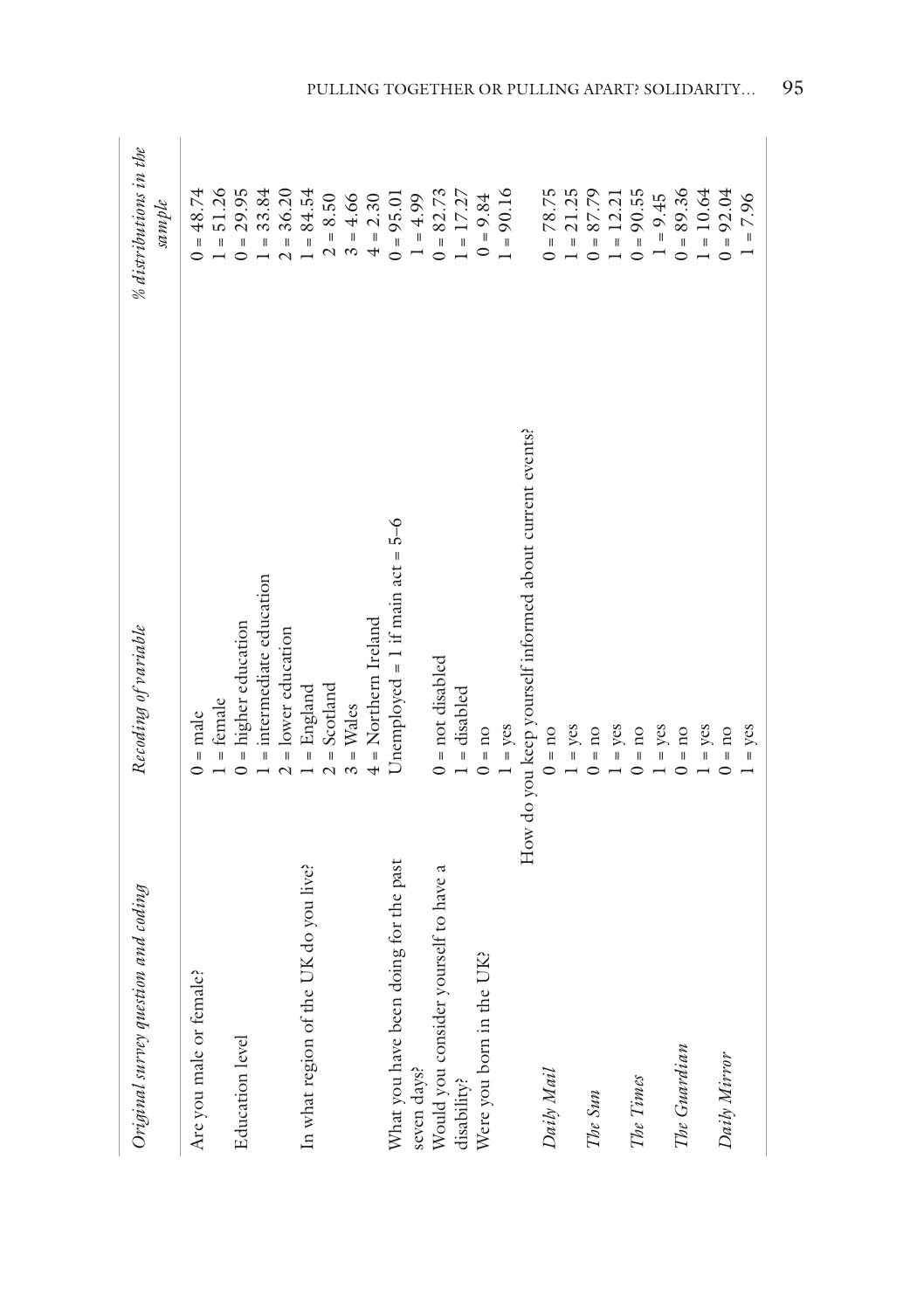| Original survey question and coding                                             | Recoding of variable                                 | % distributions in the<br>sample |
|---------------------------------------------------------------------------------|------------------------------------------------------|----------------------------------|
| Other papers                                                                    | $1 = y \text{cs}$<br>$0 = no$                        | $0 = 84.60$<br>$1 = 15.40$       |
| I don't read any newspaper regularly (three plus 0 = no<br>days a week)         | $l = ves$                                            | $0 = 54.06$<br>$1 = 45.94$       |
| Met socially with friends during the past month $0 =$ less than once this month | $1 = at least once this month$                       | $1 = 74.03$<br>$0 = 25.97$       |
| How satisfied or dissatisfied are you with your<br>life?                        | $0 =$ completely dissatisfied<br>Likert scale where: | $0 = 1.66$<br>$1 = 1.50$         |
|                                                                                 | $10 =$ completely satisfied                          | $2 = 2.77$<br>$3 = 3.67$         |
|                                                                                 |                                                      | $4 = 6.41$                       |
|                                                                                 |                                                      | $5 = 13.55$<br>$6 = 12.90$       |
|                                                                                 |                                                      | $7 = 23.77$<br>$8 = 19.33$       |
|                                                                                 |                                                      | $10 = 5.10$<br>$9 = 9.35$        |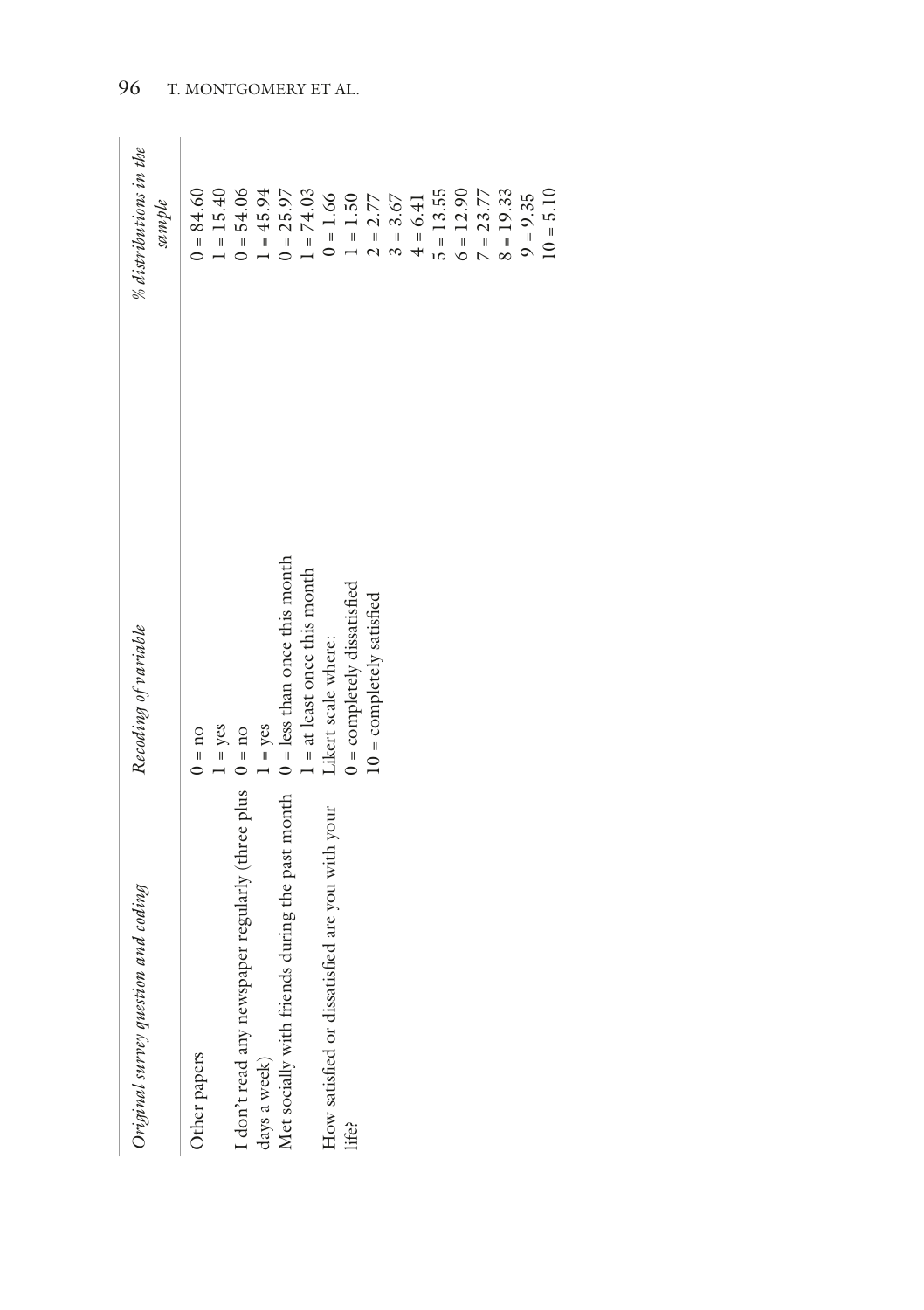## **NOTES**

- <span id="page-25-6"></span>1. This involved a national reassessment process that was piloted in 2010 and rolled out in 2011 with the objective of reassessing all claimants for ESA (formerly known as Incapacity Benefit) through a 'Work Capability Assessment' by Spring 2014 which resulted in 750,000 assessments being conducted in 2013 alone (see Baumberg et al. [2015](#page-25-11)).
- <span id="page-25-7"></span>2. A reduction applied to the Housing Benefit of social housing tenants (14% if they have one spare bedroom and 25% if they have two or more spare bedrooms) that disproportionately affected disabled people despite measures introduced ('discretionary housing payments') to mitigate the impact (See Gibb [2015;](#page-26-16) Wilcox [2014](#page-28-12)).

### **REFERENCES**

- <span id="page-25-11"></span>Baumberg, B., Warren, J., Garthwaite, K., & Bambra, C. (2015). *Rethinking The Work Capability Assessment*. London: Demos.
- <span id="page-25-4"></span>Bew, P. (2007). *The Making and Remaking of the Good Friday Agreement*. Dublin, Ireland: Liffey Press.
- <span id="page-25-3"></span>Blekesaune, M., & Quadagno, J. (2003). Public Attitudes Toward Welfare State Policies: A Comparative Analysis of 24 Nations. *European Sociological Review, 19*(5), 415–427.
- <span id="page-25-10"></span>Borgonovi, F. (2008). Doing Well by Doing Good. The Relationship Between Formal Volunteering and Self-Reported Health and Happiness. *Social Science & Medicine, 66*(11), 2321–2334.
- <span id="page-25-5"></span>Briant, E., Watson, N., & Philo, G. (2011). *Bad News for Disabled People: How the Newspapers Are Reporting Disability*. Project Report. Strathclyde Centre for Disability Research and Glasgow Media Unit, University of Glasgow, Glasgow, UK.
- <span id="page-25-9"></span>Broersma, M., & Graham, T. (2012). Social Media as Beat: Tweets as a News Source During the 2010 British and Dutch Elections. *Journalism Practice, 6*(3), 403–419.
- <span id="page-25-8"></span>Carmichael, F., Hulme, C., Sheppard, S., & Connell, G. (2008). Work–Life Imbalance: Informal Care and Paid Employment in the UK. *Feminist Economics, 14*(2), 3–35.
- <span id="page-25-2"></span>Dunn, A., Grasso, M. T., & Saunders, C. (2014). Unemployment and Attitudes to Work: Asking the 'Right' Question. *Work, Employment, and Society, 28*(6), 904–925.
- <span id="page-25-0"></span>Durkheim, E. (1893 [2014]). *The Division of Labour in Society*. Simon and Schuster.
- <span id="page-25-1"></span>English, P., Grasso, M. T., Buraczynska, B., Karampampas, S., & Temple, L. (2016). Convergence on Crisis? Comparing Labour and Conservative Party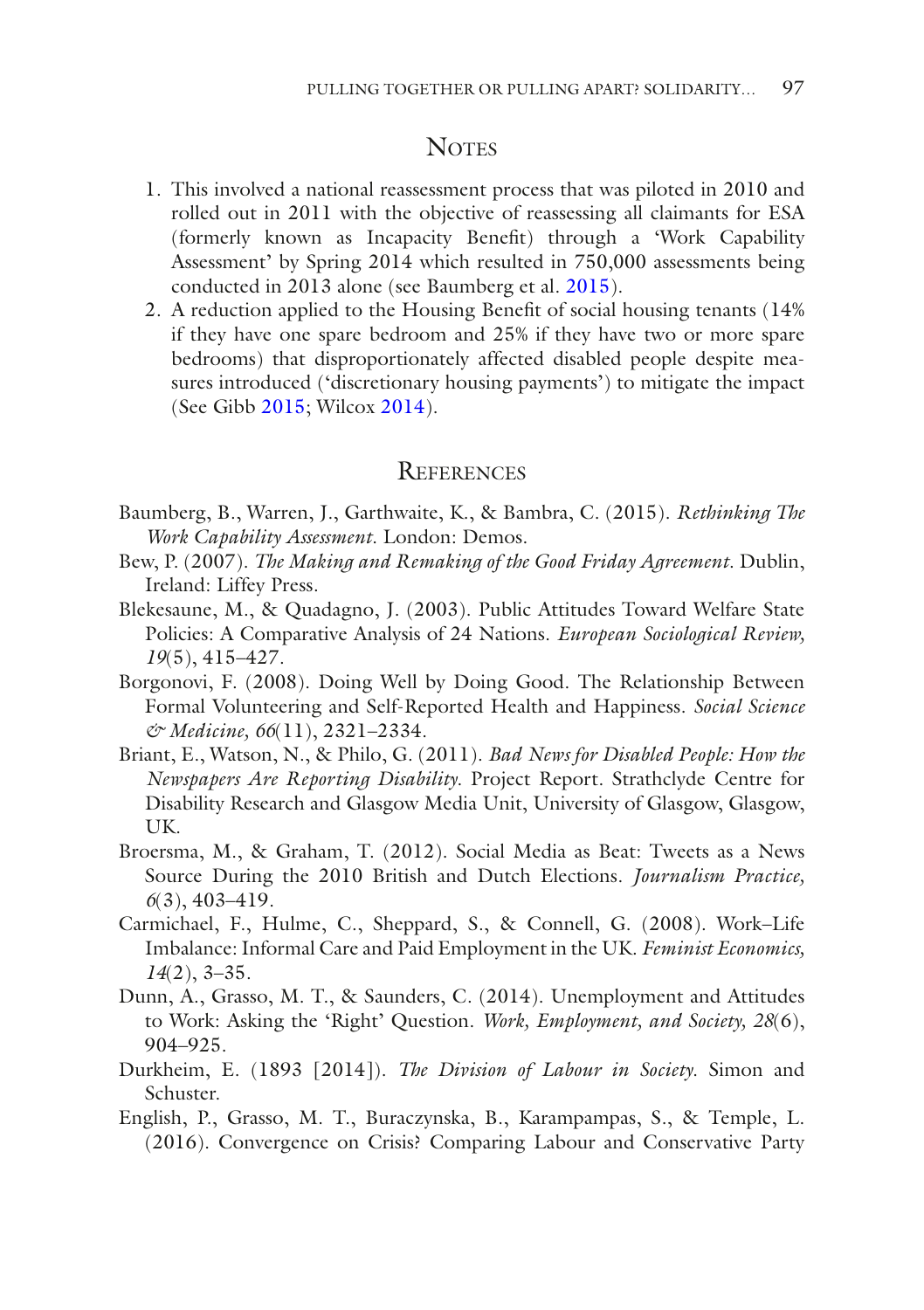Framing of the Economic Crisis in Britain, 2008–2014. *Politics & Policy, 44*(3), 577–603.

- <span id="page-26-13"></span>Equality and Human Rights Commission. (2017). *Being Disabled in Britain: A Journey Less Equal*.
- <span id="page-26-12"></span>Gardiner, L. (2016). *Votey McVoteface: Understanding the Growing Turnout Gap Between the Generations*. London: Resolution Foundation.
- <span id="page-26-15"></span>Garthwaite, K. (2015). 'Keeping Meself to Meself'—How Social Networks Can Influence Narratives of Stigma and Identity for Long-Term Sickness Benefits Recipients. *Social Policy & Administration, 49*(2), 199–212.
- <span id="page-26-16"></span>Gibb, K. (2015). The Multiple Policy Failures of the UK Bedroom Tax. *International Journal of Housing Policy, 15*(2), 148–166.
- <span id="page-26-5"></span>Giugni, M., & Grasso, M. T. (2015). Environmental Movements in Advanced Industrial Democracies: Heterogeneity, Transformation, and Institutionalization. *Annual Review of Environment and Resources, 40*, 337–361.
- <span id="page-26-7"></span>Golding, P., & Middleton, S. (1982). *Images of Welfare: Press and Public Attitudes to Poverty*. Oxford: Robertson.
- <span id="page-26-1"></span>Grasso, M. T. (2013). The Differential Impact of Education on Young People's Political Activism: Comparing Italy and the United Kingdom. *Comparative Sociology, 12*(1), 1–30.
- <span id="page-26-2"></span>Grasso, M. T. (2016). *Generations, Political Participation and Social Change in Western Europe*. London: Routledge.
- <span id="page-26-10"></span>Grasso, M. T. (2017). Young People's Political Participation in Times of Crisis. In S. Pickard & J. Bessant (Eds.), *Young People Regenerating Politics in Times of Crisis*. London: Palgrave Macmillan.
- <span id="page-26-6"></span>Grasso, M. T., & Giugni, M. (2016). Protest Participation and Economic Crisis: The Conditioning Role of Political Opportunities. *European Journal of Political Research, 55*(4), 663–680.
- <span id="page-26-0"></span>Grasso, M. T., Farrall, S., Gray, E., Hay, C., & Jennings, W. (2017). Thatcher's Children, Blair's Babies, Political Socialisation and Trickle-Down Value-Change: An Age, Period and Cohort Analysis. *British Journal of Political Science*. [https://doi.org/10.1017/S0007123416000375.](https://doi.org/10.1017/S0007123416000375)
- <span id="page-26-8"></span>Greenslade, R. (2005). *Seeking Scapegoats: The Coverage of Asylum in the UK Press*. Institute for Public Policy Research.
- <span id="page-26-9"></span>Hall, P. A. (1999). Social Capital in Britain. *British Journal of Political Science, 29*(3), 417–461.
- <span id="page-26-11"></span>Hobolt, S. B. (2016). The Brexit Vote: A Divided Nation, a Divided Continent. *Journal of European Public Policy, 23*(9), 1259–1277.
- <span id="page-26-4"></span>Johns, R., & Mitchell, J. (2016). *Takeover: Explaining the Extraordinary Rise of the SNP*. London: Biteback.
- <span id="page-26-14"></span>Keating, M. (2003). Social Inclusion, Devolution and Policy Divergence. *The Political Quarterly, 74*(4), 429–438.
- <span id="page-26-3"></span>Kellas, J. G. (1989). *The Scottish Political System*. Cambridge University Press.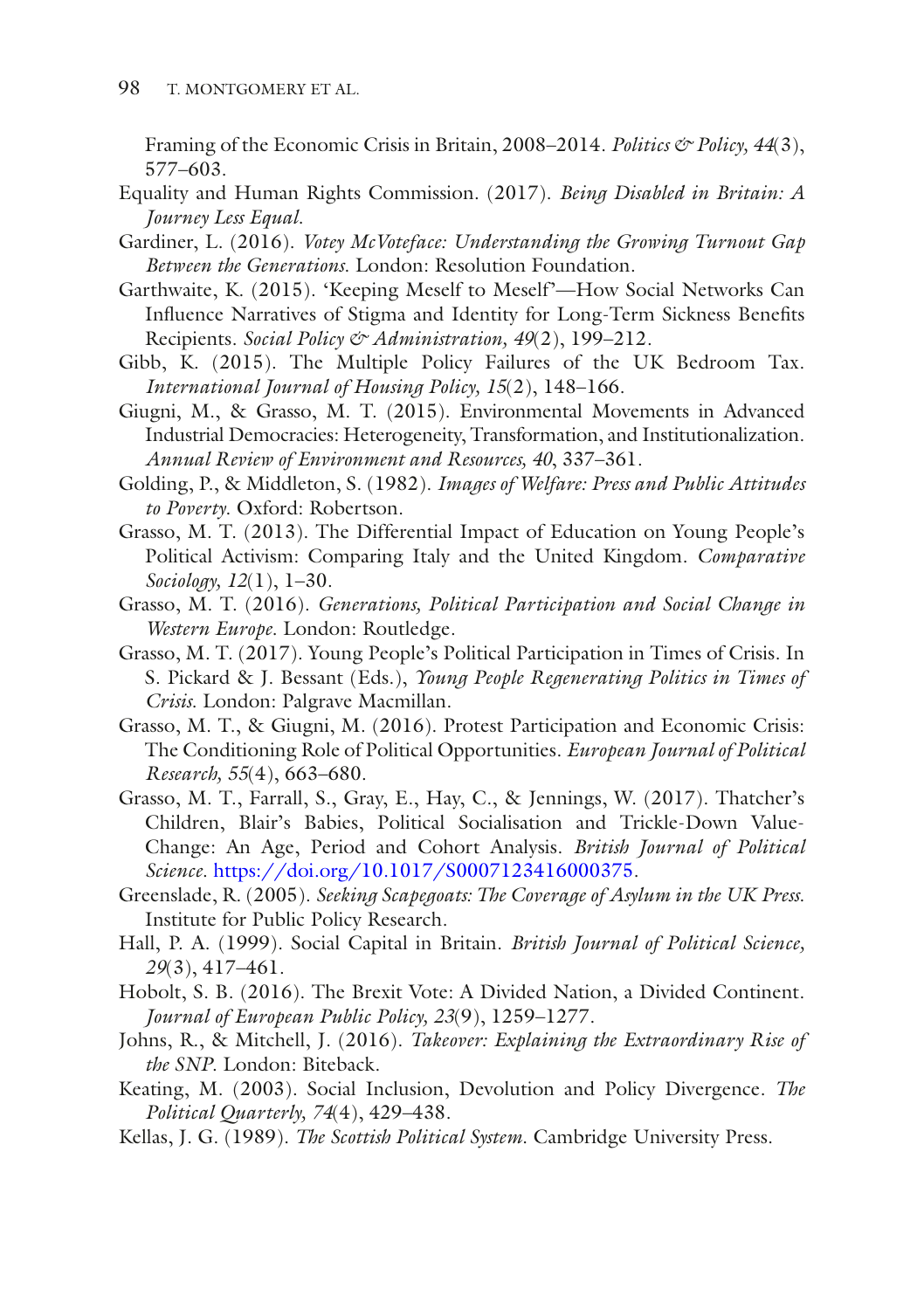- <span id="page-27-17"></span>Li, Y., Pickles, A., & Savage, M. (2005). Social Capital and Social Trust in Britain. *European Sociological Review, 21*(2), 109–123.
- <span id="page-27-7"></span>Lijphart, A. (2012). *Patterns of Democracy: Government Forms and Performance in Thirty-Six Countries*. Yale University Press.
- <span id="page-27-12"></span>MacDonald, R., Shildrick, T., & Furlong, A. (2014a). In Search of 'Intergenerational Cultures of Worklessness': Hunting the Yeti and Shooting Zombies. *Critical Social Policy, 34*(2), 199–220.
- <span id="page-27-13"></span>MacDonald, R., Shildrick, T., & Furlong, A. (2014b). 'Benefits Street' and the Myth of Workless Communities. *Sociological Research Online, 19*(3), 1.
- <span id="page-27-2"></span>Macwhirter, I. (2014). *Road to Referendum*. Glasgow: Cargo Publishing.
- <span id="page-27-4"></span>Mallie, E., & McKittrick, D. (1996). *The Fight for Peace*. London: Heinemann.
- <span id="page-27-16"></span>Maloney, W., Smith, G., & Stoker, G. (2000). Social Capital and Urban Governance: Adding a More Contextualized 'Top-Down' Perspective. *Political Studies, 48*(4), 802–820.
- <span id="page-27-5"></span>McCrudden, C. (1998). Mainstreaming Equality in the Governance of Northern Ireland. *Fordham Int'l LJ, 22*, 1696.
- <span id="page-27-19"></span>McEwen, N. (2002). State Welfare Nationalism: The Territorial Impact of Welfare State Development in Scotland. *Regional & Federal Studies*, 12(1), 66-90.
- <span id="page-27-6"></span>McGarry, J., & O'Leary, B. (2004). *The Northern Ireland Conflict: Consociational Engagements*. Oxford University Press on Demand.
- <span id="page-27-1"></span>Midwinter, A., Keating, M., & Mitchell, J. (1991). *Politics and Public Policy in Scotland*. London: Macmillan.
- <span id="page-27-3"></span>Mooney, G., & Poole, L. (2004). A Land of Milk and Honey? Social Policy in Scotland After Devolution. *Critical Social Policy, 24*(4), 458–483.
- <span id="page-27-18"></span>O'Hara, M. (2014). *Austerity Bites*. Policy Press.
- <span id="page-27-9"></span>Oliver, M., Sapey, B., & Thomas, P. (2012). *Social Work with Disabled People*. Palgrave Macmillan.
- <span id="page-27-8"></span>van Oorschot, W. (2000). Who Should Get What, and Why? On Deservingness Criteria and the Conditionality of Solidarity Among the Public. *Policy & Politics, 28*(1), 33–48.
- <span id="page-27-0"></span>van Oorschot, W. (2006). Making the Difference in Social Europe: Deservingness Perceptions Among Citizens of European Welfare States. *Journal of European Social Policy, 16*(1), 23–42.
- <span id="page-27-15"></span>Putnam, R. D. (2001). *Bowling Alone: The Collapse and Revival of American Community*. Simon and Schuster.
- <span id="page-27-10"></span>Sales, R. (2002). The Deserving and the Undeserving? Refugees, Asylum Seekers and Welfare in Britain. *Critical Social Policy, 22*(3), 456–478.
- <span id="page-27-14"></span>Sinclair, S., McKendrick, J. H., & Kelly, P. (2009). Taking the High Road? Media and Public Attitudes Toward Poverty in Scotland. *Scottish Affairs, 67*(1), 70–91.
- <span id="page-27-11"></span>Squire, V. (2008). Accounting for the Dominance of Control: Inter-Party Dynamics and Restrictive Asylum Policy in Contemporary Britain. *British Politics, 3*(2), 241–261.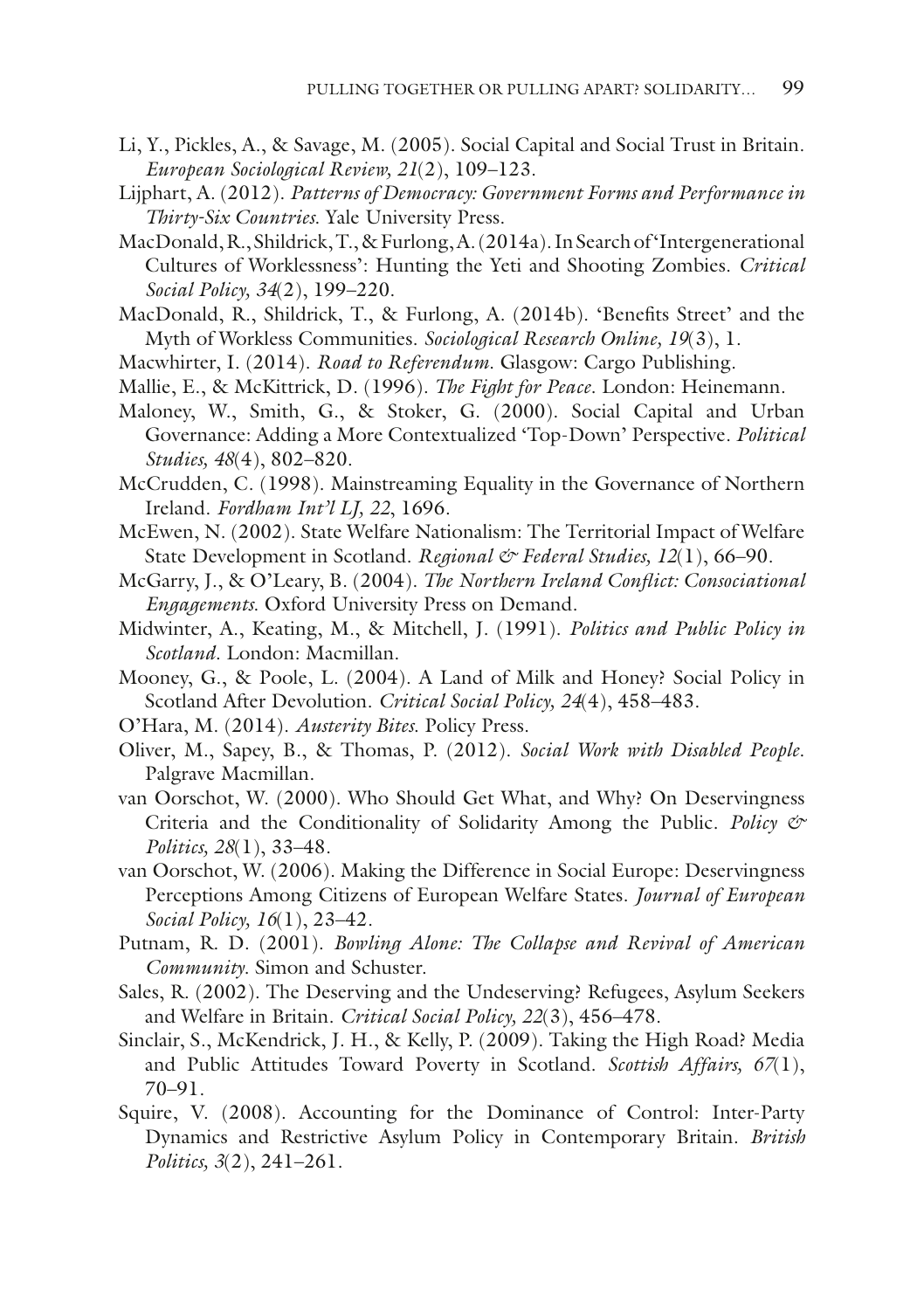- <span id="page-28-8"></span>Squire, V. (2011). From Community Cohesion to Mobile Solidarities: The City of Sanctuary Network and the Strangers into Citizens Campaign. *Political Studies, 59*(2), 290–307.
- <span id="page-28-9"></span>Squire, V. (2016). *The Exclusionary Politics of Asylum*. Springer.
- <span id="page-28-7"></span>Statham, P., & Geddes, A. (2006). Elites and the 'Organised Public': Who Drives British Immigration Politics and in Which Direction? *West European Politics, 29*(2), 248–269.
- <span id="page-28-0"></span>Temple, L., & Grasso, M. T. (2017). Austerity, Politics, and Partisanship in the UK. In M. Giugni & M. T. Grasso (Eds.), *Citizens and the Crisis: Perceptions, Experiences, and Responses to the Great Recession in Europe*. London: Palgrave Macmillan.
- <span id="page-28-2"></span>Temple, L., Grasso, M. T., Buraczynska, B., Karampampas, S., & English, P. (2016). Neoliberal Narrative in Times of Economic Crisis: A Political Claims Analysis of the UK Press, 2007–2014. *Politics & Policy, 44*(3), 553–576.
- <span id="page-28-1"></span>Thompson, E. P. (1963 [2016]). *The Making of the English Working Class*. Open Road Media.
- <span id="page-28-5"></span>Tonge, J. (2000). From Sunningdale to the Good Friday Agreement: Creating Devolved Government in Northern Ireland. *Contemporary British History, 14*(3), 39–60.
- <span id="page-28-6"></span>Tonge, J. (2002). *Northern Ireland: Conflict and Change*. Pearson Education.
- <span id="page-28-4"></span>Torrance, D. (2013). *The Battle for Britain*. London: Biteback Publishing.
- <span id="page-28-3"></span>Van Oorschot, W., & Arts, W. (2005). The Social Capital of European Welfare States: The Crowding Out Hypothesis Revisited. *Journal of European Social Policy, 15*(1), 5–26.
- <span id="page-28-11"></span>Verba, S., Schlozman, K. L., & Brady, H. E. (1995). *Voice and Equality: Civic Voluntarism in American Politics*. Harvard University Press.
- <span id="page-28-10"></span>Wiggan, J. (2012). Telling Stories of 21st Century Welfare: The UK Coalition Government and the Neo-Liberal Discourse of Worklessness and Dependency. *Critical Social Policy, 32*(3), 383–405.
- <span id="page-28-12"></span>Wilcox, S. (2014). *Housing Benefit Size Criteria: Impacts for Social Sector Tenants and Options for Reform*. York: Joseph Rowntree Foundation.